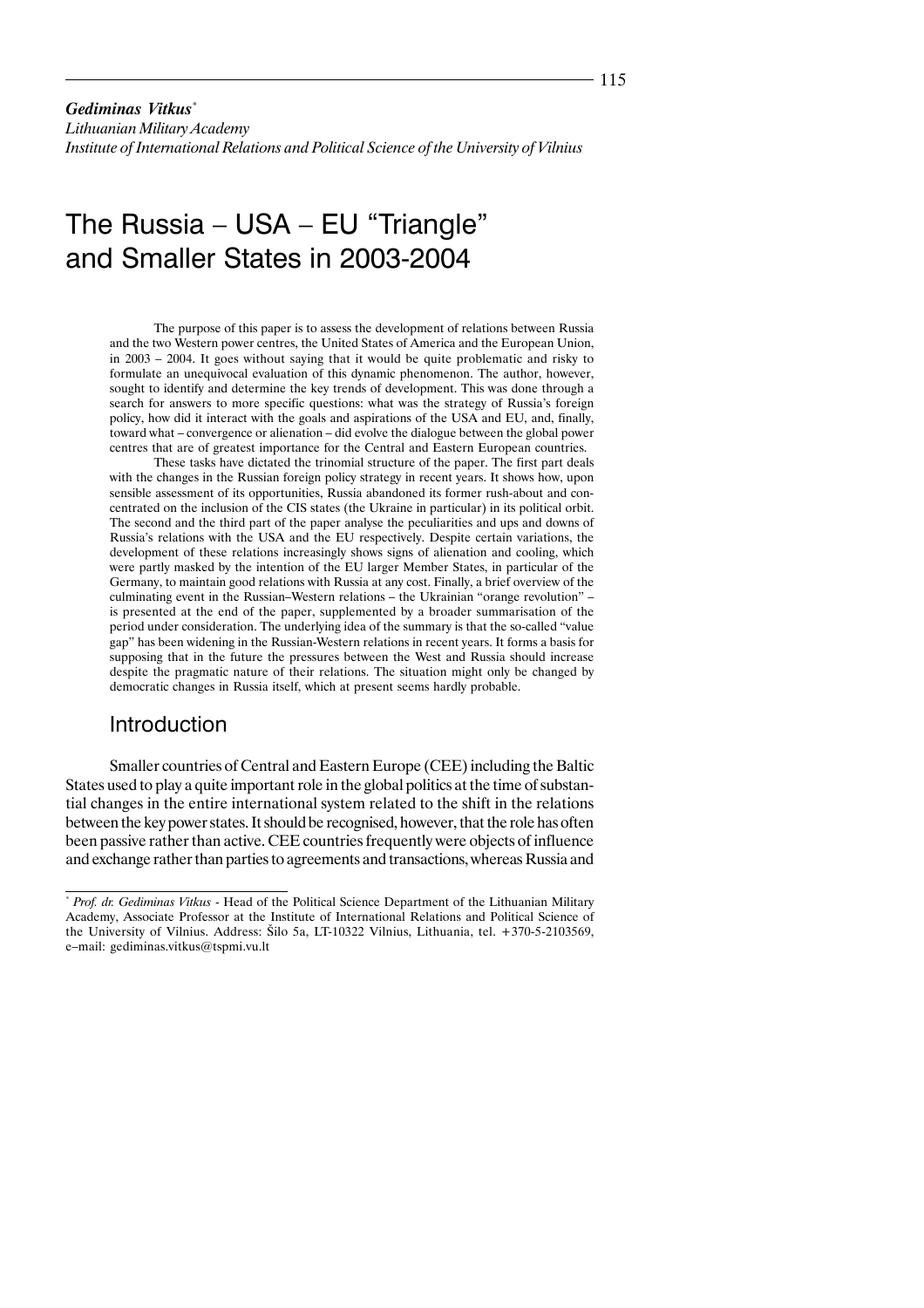the actual ratio between its power and the power of other global powers having interests in the region have always been decisive factors in the region.

The end of the cold war, the collapse of the Soviet Union and weakening of Russia enabled Central and Eastern Europe to implement important changes. CEE countries have successfully made use of this reflux of Russia's power and were in time to complete important economic reforms and to become members of NATO and the European Union, the main organisation of the democratic Western world. Thus more power factors were included in the affairs of the CEE security region, which today provide a more effective counterbalance to the Russian factor.

But life does not stand still and the rising of the CEE countries is followed by reemergence of the old problem: Russia is recovering too. For instance, by the end of Putin's first term of office, Russia was already able to boast both its eternal ambitions and recovering economy. In 2000-2003, Russia's GDP grew by 20%, the physical volume of exports by 25%, and the volume of oil, petroleum products and gas exports by 18%. All in all, Russia became the world's largest exporter of energy resources<sup>1</sup>. It seems that this trend will remain in the nearest future. Oil and gas prices have been incessantly increasing in recent years and it is probable that the increase will continue both due to turbulent political processes in the Middle East and to general growth in demand.

Overall economic growth has been accompanied by increasing Russia's foreign direct investments, in particular in the energy sectors of the neighbouring countries. Russian companies, making use of the advantages of having main energy resources under their control, the energy resource transportation and power supply systems established in Soviet years, and availability of spare funds due to the situation, take an active part in the process of privatisation of energy enterprises in the Central Europe and CIS, thus gaining significant economic power in the neighbouring countries. In 2002-2003, two Russian giants – *Gazprom* gas concern and *RAO-UES*, a power suppliers' amalgamation, increased their share of the CIS and CEE markets considerably. However, the companies taking part in privatisation are not merely business entities. Russian authorities, which control 52% of the shares in *RAO-UES*, a power supply monopolist, and 38% of the shares in *Gazprom*<sup>2</sup> , have their weighty say in their operations. Similar situation is observed in the oil supply sector that has been privatised to a larger extent. The Russian authorities hold private enterprises in leash as the government controls the oil transportation system and feel free to resort to sanctioned violence with respect to "disobedient" companies (*Yukos* case).

According to "The Economist", an influential British weekly journal, increasing Russia's control over the vitally important sector of the economy due to its investments would not be a bad thing if it were a merely commercial project. However, in case of Russia it is becoming a tool of political influence and, where necessary, of political pressure as well<sup>3</sup>. Therefore, "participation" of the world's other major power centres

<sup>&</sup>lt;sup>1</sup> See: Путин В., "Послание Федеральному Собранию Российской Федерации, 16 мая 2003 года, Москва", Президент России. Официальный сайт, http://www.president.kremlin.ru/text/appears/2003/05/ 44623.shtml, 03 02 2005.

<sup>2</sup> See: Jé M. "Moscou renoueses liens "energétiques" avec l'ex-URSS", *Le Monde*, 2 décembre, 2003, p.2.

<sup>&</sup>lt;sup>3</sup> "Ivan at the pipe", *The Economist*, December 9, 2004. Also see: Smith K., "Russian Energy Politics in the Baltics, Poland and Ukraine. A New Stealth Imperialism?", *CSIS Report*, Washington D.C., December 2004.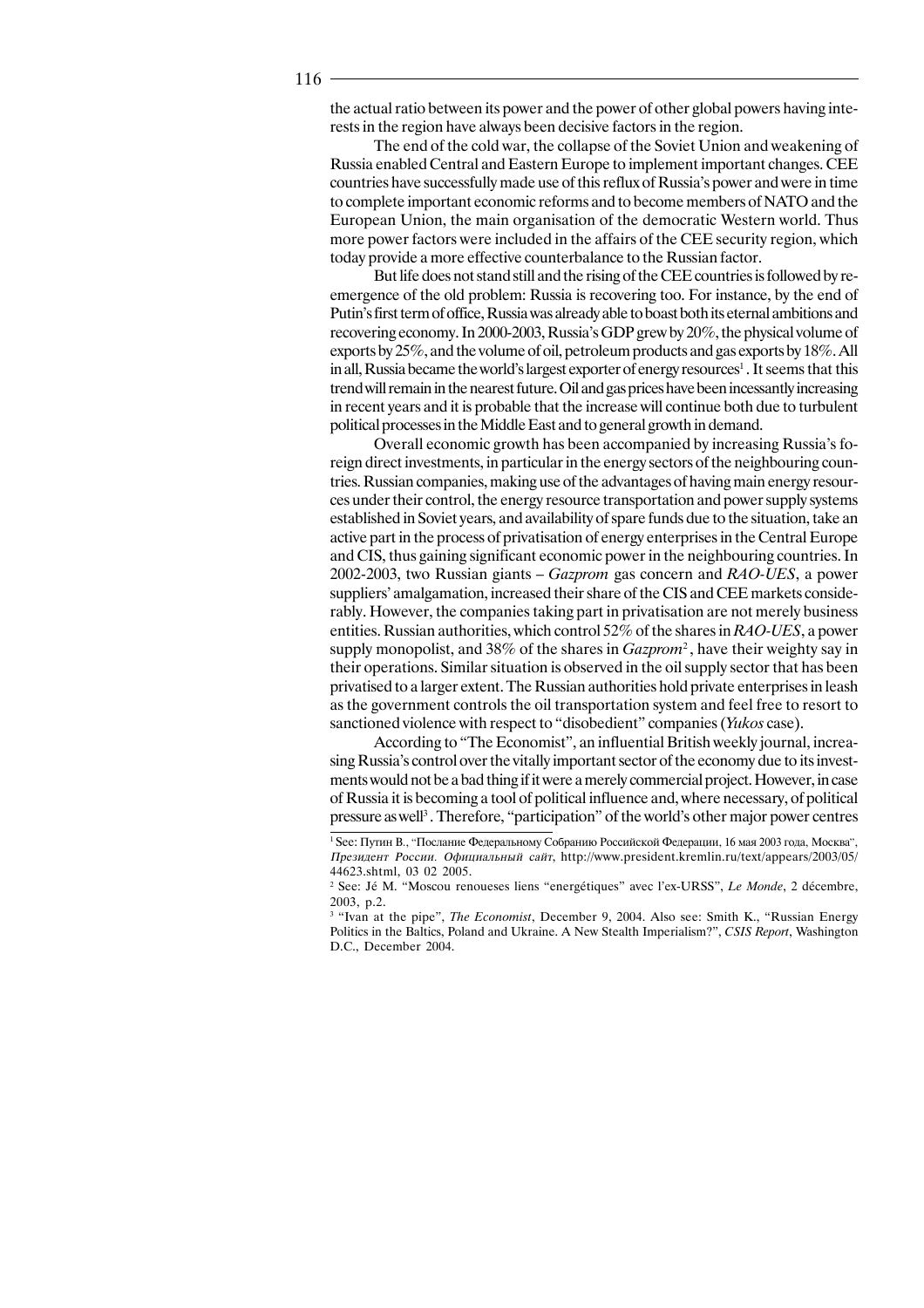in the CEE region and particularly the nature of their relations with Russia does not lose its significance, and is even increasing, in this dynamic and unstable context. This is why these relations were chosen as the main subject of this paper.

The purpose of this research project is to assess the development of relations between Russia and the two Western power centres, the United States of America and the European Union, in 2003 – 2004. It goes without saying that it would be quite problematic and risky to formulate an unequivocal evaluation of this dynamic phenomenon. The author, however, sought to identify and determine the key trends of development. This was done through a search for answers to more specific questions: what was the strategic direction of Russia's foreign policy, how did it interact with the goals and aspirations of the USA and EU, and, finally, towards what – convergence or alienation – did evolve the dialogue between the global power centres that are of greatest importance for the Central and Eastern European countries. These tasks have dictated the trinomial structure of the paper. The first part deals with the changes in the Russian foreign policy strategy in recent years. It shows how, upon sensible assessment of its opportunities, Russia abandoned its former rush-about and concentrated on the inclusion of the CIS states (the Ukraine in particular) in its political orbit. The second and the third part of the paper analyse the peculiarities and ups and downs of Russia's relations with the USA and the EU respectively. Despite certain variations, the development of these relations increasingly shows the signs of alienation and cooling, which were partly masked by the intention of the EU largest Member States, in particular of the German authorities, to maintain good relations with Russia at any cost. Finally, a brief overview of the culminating event in the Russian– Western relations – the Ukrainian "orange revolution" – is presented at the end of the paper, supplemented by a broader summarisation of the period under consideration.

## 1. Putin's Project

The last occasion in 2004 for the Russian President Putin to overview and assess his achievements and problems was a grandiose press conference held in the Kremlin on 23 December. 51 question was put by 690 Russian and foreign journalists participating in the conference, which lasted for as many as three hours. In the opinion of some observers, the conference was focussed on form (i.e. maintaining of an image of a powerful but very direct president) rather than on substance of problems<sup>4</sup>. However, despite superficiality that is characteristic of such events, the observers have also noted how emotional and aggressive were Putin's statements on foreign policy issues. Western criticism of the President's policy in the former USSR space was one of the key leitmotivs in the foreign policy discussion. Putin was indignant at, as he put it, "double standards" of the West in assessing results of elections in various countries. He said that elections in Afghanistan, Kosovo and even the US could be criticised as well. Election in the occupied Iraq on the background of military actions is something that is difficult to understand. According to Putin, however,

<sup>4</sup> Falkowski M., "Konferencja prasowa prezydenta Putina: mniej treúci, wiæciej formy", *Komentarze OSW*, 30 grudnia 2004, http://www.osw.waw.pl/pub/koment/2004/12/041230.htm, 23 03 2005.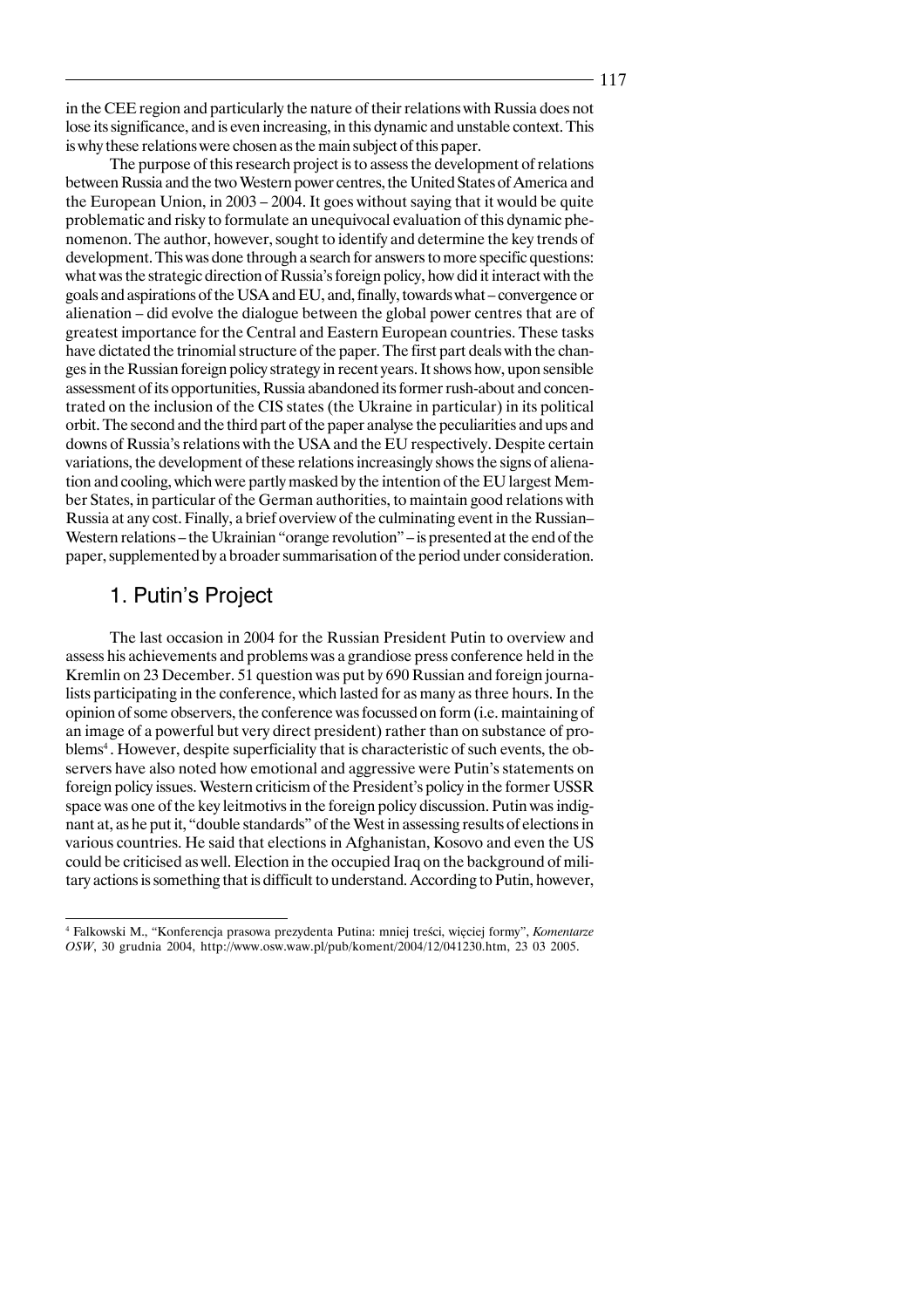when the election is taking place in a post-Soviet country, an entire "system of permanent revolutions" emerges with the election ending up in a "pink or blue or whatever revolution"<sup>5</sup>.

Putin's indignation is understandable. Events taking place during the last two years in the pot-Soviet space, in Georgia and the Ukraine in particular, were far from in line with Russia's plans and intentions. The events of 2003-2004 changed a generally favourable balance of foreign policy successes and failures of Putin's second term of office for the benefit of the latter. This is very different from the mood that had prevailed in the Kremlin just one and a half years ago, when preparations for the Russian parliamentary and presidential election were underway.

In his annual report to the State Duma on 16 May 2003, Putin outlined an impressive and powerful future for the recovering Russian state. He emphasised that Russia had already completed the most difficult period of transformation, when a threat of destruction of the state had arisen, and that Russia regained its legitimate place among the most powerful and reputable states of the world. Among achievements substantiating such statement, Putin mentioned the recognition of Russia as a key player in the global antiterrorist coalition, the official invitation to become a member of the G-8 in June 2002, recovery of Russia's economy and successful expansion of Russian companies' operations beyond the country's limits. It is true that Putin himself acknowledged in his report that unprecedented improvement in foreign trade conditions had formed a basis for Russia's economic growth<sup> $6$ </sup>, however, according to him, in spite of that Russia must continue consolidation of its achievements. For this purpose, Russia's GDP must be doubled in ten years, strategic partnership with the European Union has to be further developed, and Russia must become a part of the global economy by joining the World Trade Organisation. However, the most interesting – and the most threatening – thing in Putin's speech was his statement "… and I wish to tell you openly that we consider CIS area to be the area of our strategic interests"7 .

This was quite a significant and new turn considering the fact that up until then Russia's post-Soviet foreign policy had been characterised by the lack of a clear strategic resolution on its key priorities. Throughout the past decade, in its relations with the West Russia attempted, by different geopolitical combinations, to gain a status of an equal and important partner. Russia tried to interfere with the Balkan and Middle East affairs; at one time, it propagated the idea of a multi-pole world; it tried to flirt with the states of the so-called "evil axis" – North Korea, Libya, Cuba, Iran and Iraq – and to act as an intermediary in their relations with the West. But it was a resolution of Putin after his coming to power that Russia's status as a great power would be better secured not by "balancing" other powerful countries in one form or another but by gradually gluing a new power centre of the fragments of the Soviet Union, headed by Russia, which would later help Moscow maximise its power. One may only guess at what kind of power centre it would have been. In any case, however, Putin and his associates must have had on their minds something more that the then amorphous CIS.

<sup>&</sup>lt;sup>5 "</sup>Пресс-конференция Владимира Путина", 23 декабря 2004 года, Москва, Кремль", *Президент России.* Официальный сайт, http://www.president.kremlin.ru/appears/2004/12/23/1414\_type63380type82634\_81691.shtml, 08 03 2005.

 $6$  See: Путин В. (note 1).

 $7$  See: Путин В. (note 1).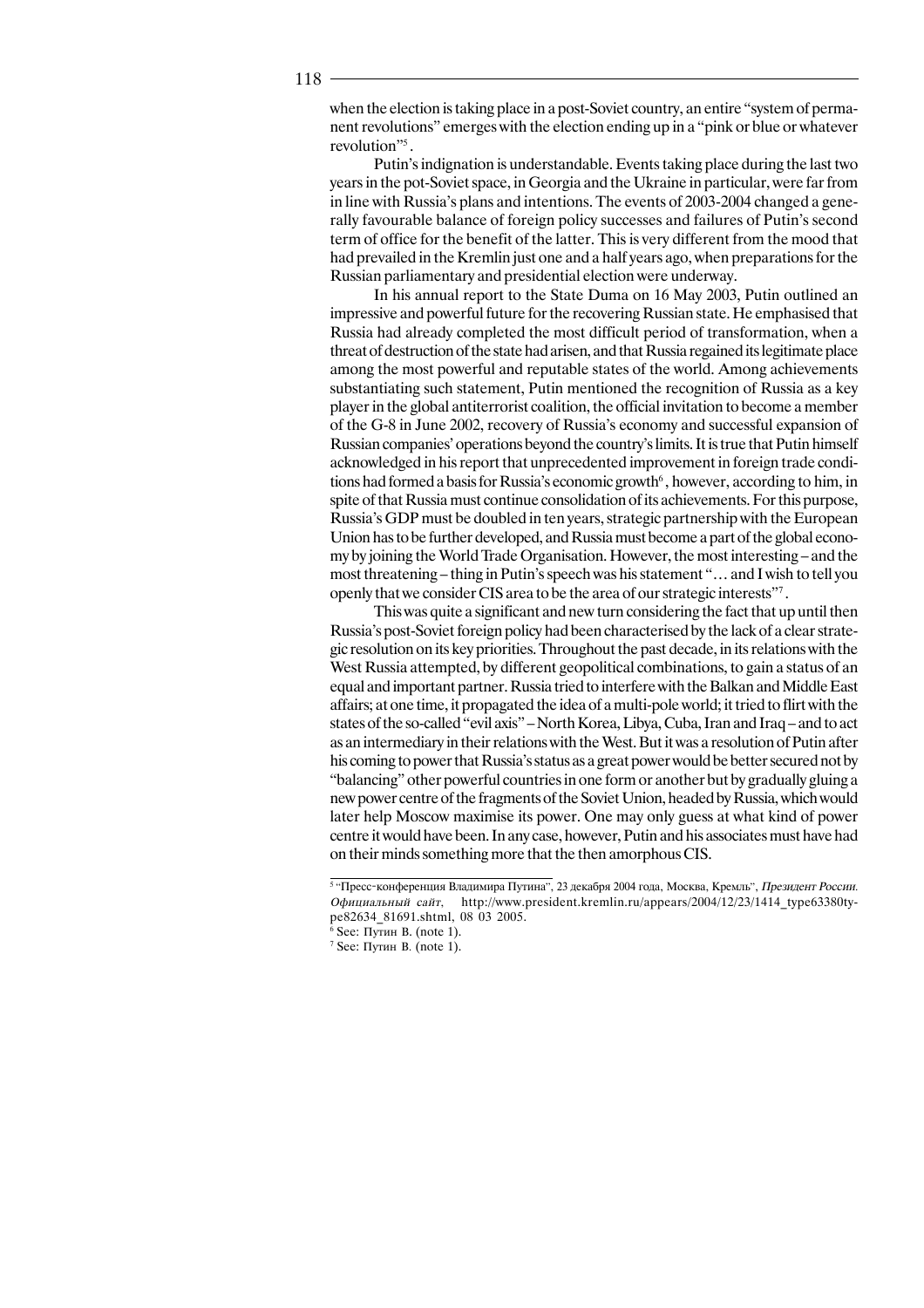As shown by the events in 2003-2004, it was a double-faced project in substance. On the one hand, Russia was seeking to achieve that the neighbouring CIS states would be loyal to it and would not submit to the influence of the West, i.e. the USA or the European Union. On the other hand, these countries had to become a zone for the expansion of the recovering Russian economy. According to Dmitri Trenin, Deputy Director of the Carnegie Moscow Center, this could be a certain "combination of the Russian version of the Monroe Doctrine (which was proposed, as early as in 1992, by Yevgeni Ambartsumov, the then chairman of the Foreign Affairs Committee of the Russian Supreme Council, and which is currently supported mainly by representatives of the power structures) and the "liberal empire" project in line with the interests of major investors, advanced by Anatoli Chubais in 2003"8 .

Thus, one can easily see competition over the control of energy resources and their transportation means behind practically all political processes taking place in the CIS space in 2003-2004. Russia's politics in the so-called "near abroad" was aimed at maintaining and further consolidating the relatively comfortable situation. The main political economic issue was as follows: will the West manage to develop a system of supply of energy resources from the Central Asia and the Caspian Sea Basin that would constitute an alternative to the Russian system. Only two facts are sufficient in order to illustrate what is at stake.

Firstly, despite economic recovery and social stability, Russia remains highly dependent on oil and gas prices. Oil and gas account for one-fourth of Russia's GDP, almost one half of export revenues, and one-third of national tax revenues; therefore, according to "Financial Times", just a \$1 rise in the oil prices on the global market would mean \$1.5 billion in the Russia's state budget revenues, while a decline would produce a reverse effect<sup>9</sup>. Therefore, emergency of any alternative sources of supply is extremely undesirable, which, of course, is a complete contradiction to the Western interest in obtaining cheaper energy resources.

One more fact illustrating the advantage enjoyed by Russia due to the pipeline transportation system inherited from the Soviet Union. Turkmenistan, a Central Asian state that is rich in gas resources, has no other way to sell them on the global market except via Russia. *Gazprom* purchases gas from Turkmenistan at \$44 per 1000 m3 , paying only half of the amount in US dollars and covering the remaining half by commodities produced in Russia. But then *Gazprom* sells the same gas, e.g. to Turkey already at \$150 per  $1000 \text{ m}^3$ .<sup>10</sup>

Of course, it would be too great a simplification to reduce the diversity of the political process to oil, gas and pipelines. One has to add a thirst for power and an imperial tradition of "the Great Power" that has been historically characteristic of Russia and that can constitute an even stronger political motive. It has been this intermingling of rational and irrational motives that had manifested itself in Russia's foreign policy toward CIS countries in 2003-2004.

<sup>&</sup>lt;sup>8</sup> Тренин Д., "Идентичность и интеграция: Россия и Запад в XXI веке", Pro et Contra, 2004, т. 8, № 3, с.11, http://www.carnegie.ru/ru/pubs/procontra/Vol8n3-01.pdf , 23 03 2005.

<sup>9</sup> Hill F., "A land too cold for a free market in energy", *Financial Times*, 17 October 2003, p. 21 10 See: Jé M. (note 2).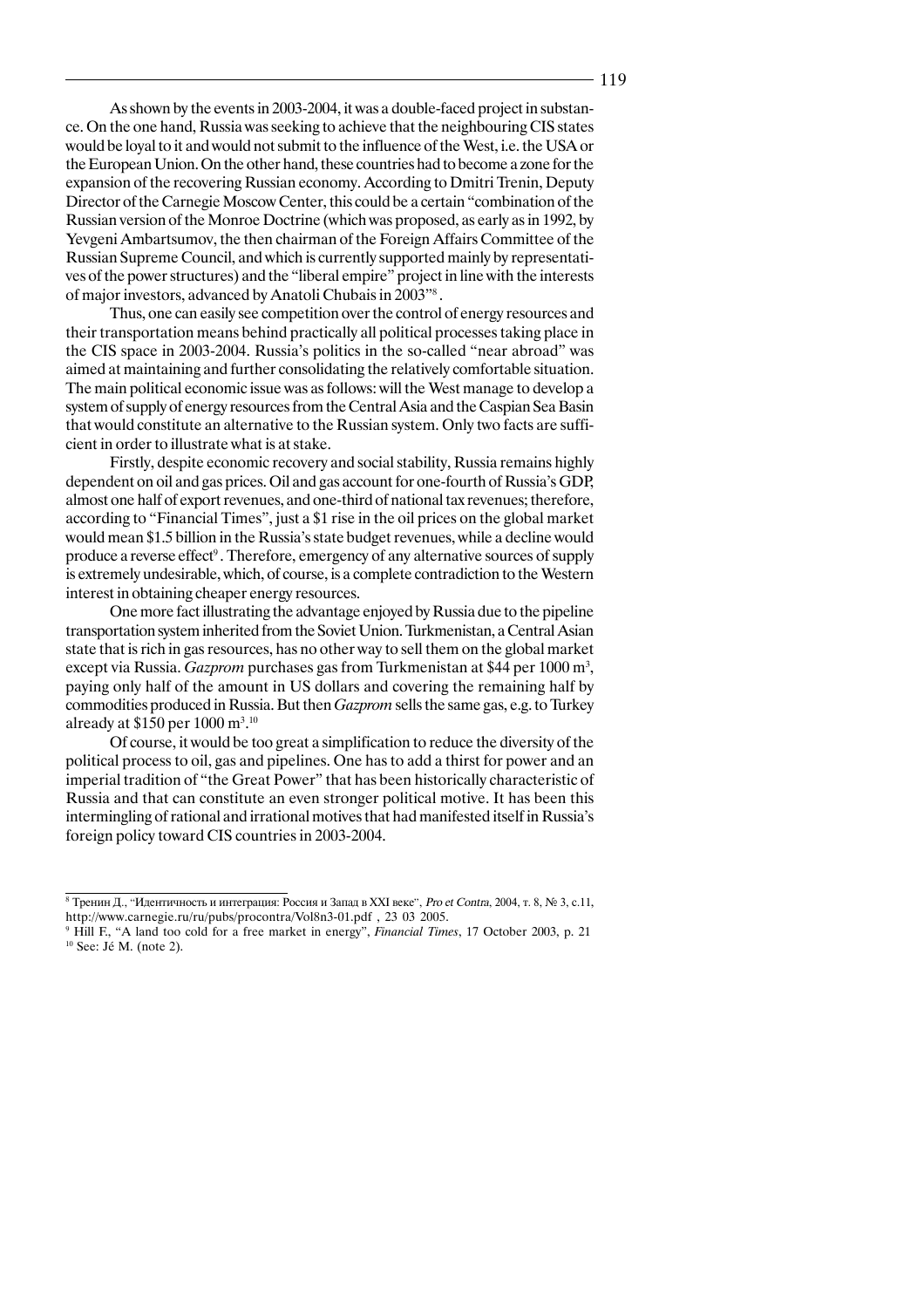Putin's policy toward the Ukraine is the most glaring example of such politics balancing on the edge of rationality and irrationality. The Ukraine means the matters of a consortium for gas transportation to Germany, the dilemma of utilisation of the oil pipeline Odessa-Brody, the prospects of Russian capital investments etc. At the same time, the Ukraine is as if Russia's fate itself. Nobody knows if Putin has read Zbigniew Brzezinsky's "The Grand Chessboard", in which the Doctor of Honour of Vilnius University writes that without Ukraine Russia ceased to be an Empire, with Ukraine absorbed and subordinated Russia automatically will become the new Empire11 . Anyway, in 2003-2004 Putin concentrated his efforts and energy on "returning" the Ukraine to Russia's political orbit and to persuade or force it to enter into a broader political and economic agreement, i. e. to establish the so-called Common Economic Area including also Belarus and Kazakhstan.

However, the Ukrainian authorities were not inclined to give up its position on all these matters. The issues of ownership and profit distribution formed the essence of the gas transportation consortium. Ukraine was dissatisfied with Russia's intention to take over part of the gas pipelines. The Odessa-Brody oil pipeline built by the Ukrainians in 2000-2001 and intended to be extended up to Gdansk was a still greater headache for Russia. If used for the transportation of the Caspian oil delivered by sea, it would become an alternative oil supply to Europe and would inevitably ruin the Russian monopoly. So Russian oil companies backed by the Russian authorities started making tempting proposals to the Ukraine for the use of the pipeline in the other direction – to pump the Russian oil from Brody to Odessa for further transportation by sea to Southern Europe<sup>12</sup>.

Finally, the Common Economic Area project proposed by Moscow, which had to become a kind of customs union of the four CIS states, was interpreted by the Ukraine as a still another attempt to realize Russia's imperial ambitions. The Ukrainian government considered, and this was well founded, that the project would restrict Ukraine's opportunities for independent communication with the European Union and WTO, while Russian attempts to deny that seemed unconvincing. Moscow did not succeed in camouflaging the imperial substance of such ideas because they were imperial indeed. Moscow desired to become a gate to the post-soviet area for the EU and WTO, whereas the Ukraine resisted this instinctively.

However, this time Russia was very persistent; besides, the moment was particularly favourable. The Ukraine governed by the President Leonid Kuchma had lost favour of the West. The USA did not wish to cooperate with the government that was corrupted and secretly trading in arms. In addition, at that time the USA was preoccupied with the issues of terrorism and Iraq. The European Union, in its turn, was engaged in its internal reforms and preparations for enlargement to the East, so paid almost no attention to the Ukraine. Whereas the Russian President used a full range of diplomatic and military pressure in order to finally attain his objectives. Apart from direct persuasion in respect of Kuchma and promises to support a government's candidate in the Ukrainian presidential election at the end of 2004 and to give economic discounts, in the summer of 2003 Putin even authorized an escalation of a terri-

<sup>11</sup> See: Brzezinsky Z., *The Grand Chessboard. American Primacy and Its Geostrategic Imperatives*, New York: BasicBooks, 1997, p. 113

<sup>12</sup> See: Sokor V., "Teamwork and a Good Save in the Pipeline Game", *Wall Street Journal Europe*, 17 October, 2003, p. A9.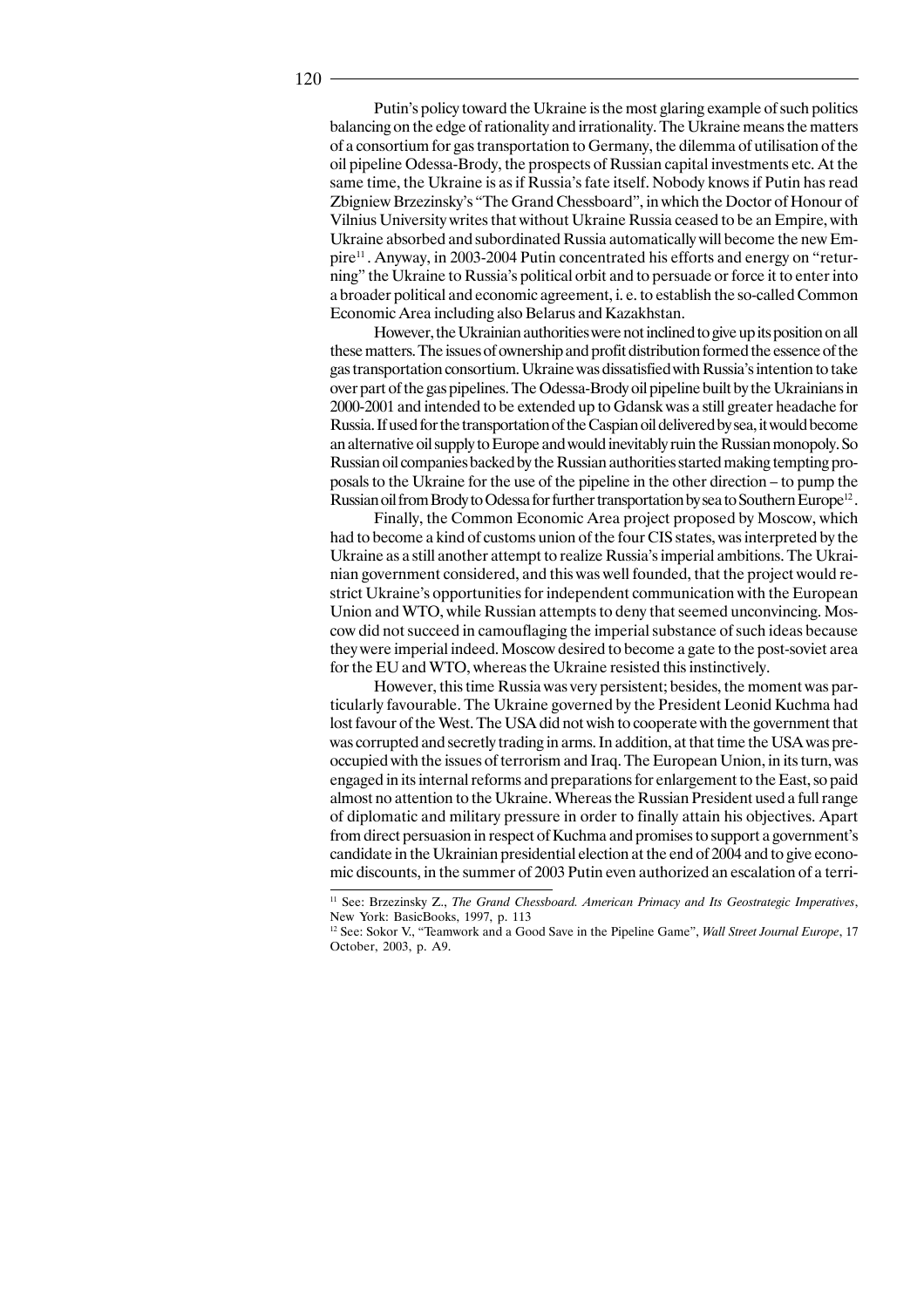torial conflict over the Tuzla Island in the Kerch Strait, relating its settlement to the implementation of the Common Economic Area project.

It seems that eventually the Ukraine submitted to Russia's pressure and on 19 September 2003 the Concept Paper on the Common Economic Area was signed by the four states in Yalta13 . Afterwards the agreement was hastily ratified in order to further implement it through specific legal acts. All this took place with the West quite calmly observing and practically not interfering despite negative comments in the Western press by well-known experts, who also urged the West not to leave the Ukraine alone in its dealings with Russia. According to a senior fellow of the Washington-based Institute for Advanced Strategic & Political Studies Vladimir Sokor, "this so-called Eurasian Economic Union seems intended generally to create a sheltered market for uncompetitive products, and more specifically to orient Ukraine's economy more firmly toward Russia as a means of mortgaging Ukraine's European future"14 . And Robert McFarlane, who served as U.S. President Ronald Reagan's national security adviser stated that "…yet the U.S. seems so conflicted between the goal of achieving early evidence of social and political reform in Ukraine and the desire to avoid turmoil in the relationship with Moscow that it runs the risk of being left in Ukraine with little influence and diminished local ability to reform... Ukraine wants to be a Western country, but it needs help."<sup>15</sup>

The Caucasus, and Georgia in particular, became another key target of Russia's politics in the post-Soviet area in 2003-2004. Formally, the so-called Pankisi Ravine problem was the main source of disagreement between Russia and Georgia; according to the Russian authorities, Chechen fighters hide in the ravine. Russia has even threatened to invade the ravine if Georgia itself does not manage to establish order. However, in the opinion of many observers, oil is the main cause of the Russian-Georgian conflict: the Baku-Tbilisi-Ceyhan pipeline is being built across Georgian territory, which will allow pumping Caspian and maybe (in the future) Kazakhstan oil to the global market passing Russia over and acquiring another alternative to the Persian Gulf's suppliers, which are the cause of constant rise in oil prices. Therefore, this project has been strongly supported as a strategic one by both the USA and the European Union. Whereas Russia, in its turn, has attempted to destabilise Georgia and to hinder the pipeline construction. It is easier to find a pretext for interference in Caucasus that anywhere else. Therefore, Russia's interests were served both by support for separatists in Abkhazia and Southern Osetia, and the Pankisi problem. Also, in order to exert pressure, in 2002 Russia terminated the already prolonged negotiations for the removal of its military bases, although it had to finish them by the end of 2000 under the Istanbul agreement within the framework of OSCE16 .

<sup>&</sup>lt;sup>13</sup> "Концепция формирования Единого экономического пространства, 19 сентября 2003 г.", *Президент* России. Официальный сайт, http://www.president.kremlin.ru/text/docs/2003/09/52480.shtml, 28 02 2005.

<sup>14</sup> Sokor V., "Standing Up to Putin's Imperial Ambitions", *The Wall Street Journal Europe*, 19 September, 2003, p. A9.

<sup>15</sup> McFarlane R., Ways to Prevent the Seduction in Kiev, *The Wall Street Journal Europe*, 10 October, 2003, p. A9.

<sup>&</sup>lt;sup>16</sup> OSCE, "Joint Statement of the Russian Federation and Georgia, Istanbul, 17 November 1999" in *OSCE Istanbul Document 1999*, p. 252, http://www.osce.org/docs/english/1990-1999/summits/ istan99e.pdf, 28 02 2005.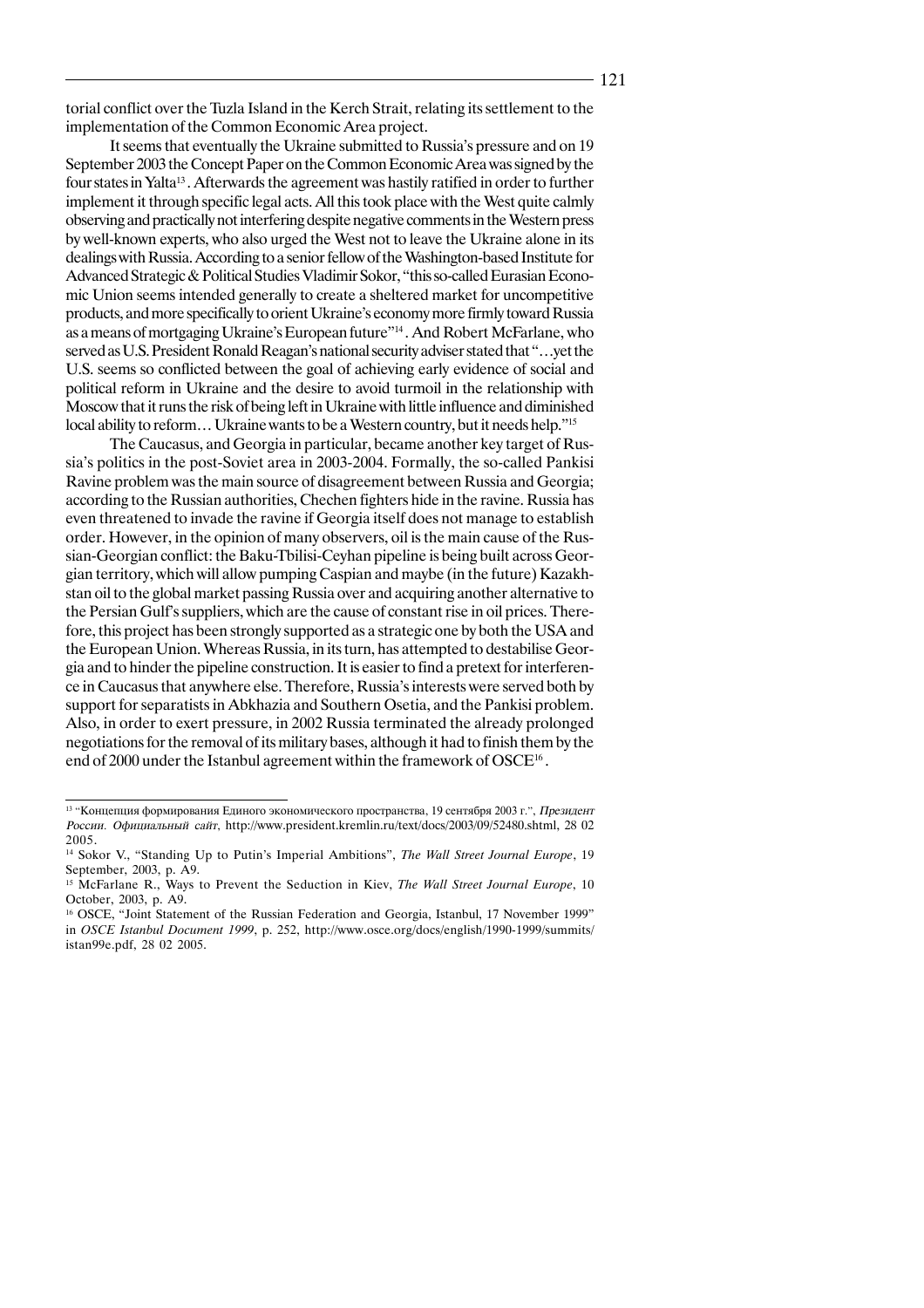Actually, it was due to the Pankisi problem that the Georgian government received support from the USA. In the spring of 2002 the USA and Georgia agreed that the former would dislocate its military advisers in Georgia under the pretext of assisting Georgia in better controlling the Pankisi Ravine as it was suspected that it was being used by the Chechen rebels and al-Qaeda terrorists for maintaining contacts. However, it is obvious that this was a sign for Russia showing that it will not succeed in destabilising Georgia to such extent so that the pipeline construction is terminated<sup>17</sup>.

But Russia was not going to concede and it seems that in the summer of 2003 it succeeded in "cornering" the then Georgian government. At that time, due to inconsistent position of Georgia's President Eduard Shevarnadze, practically all the national energy sector fell under the Russian companies' control. *AES Telasi*, a US company that had controlled Georgian power distribution system, sold the controlling block of shares to a Russian giant *RAO UES* (a scenario similar to the *Williams* drama in Lithuania). Soon the Georgian government signed an agreement with the Russian monopolist *Gazprom* on the monopolistic supply of gas for 25 years, which caused even greater indignation of the Georgian opposition. Pressures in Georgia were also increasing pending parliamentary election in the autumn of 2003, which had to eventually show the direction of Georgia's politics. However, it seems that, as distinct from the case of the Ukraine, Russia had no clear plan as to which political forces it should support in Georgia. It looks like Shevarnadze would be more useful to it: even though he had been difficult to deal with, it was possible to force him to obey. Whereas the opposition's disposition was clearly pro-Western and it seemed that it was supported by citizens more than the then government.

Although in 2003 Russia had focused attention on strategically important issues of the Ukraine and Georgia, one more CIS member, Moldova, received exceptional attention. Today Moldova, which still cannot eliminate its Soviet heritage, is the poorest country in Europe: according to the World Bank, even Albania's indicator of the GDP per capita is three times better. A separatist conflict preventing normal development of the country is often identified as the cause of such situation.

The Organisation for Security and Cooperation in Europe (OSCE) has been trying to settle the conflict for an entire decade, however, without success. Russia, too, has been involved in the conflict since the armistice in 1992. However, it has committed itself, in the final document of the OSCE Istanbul summit, to withdraw its forces from Moldova and to liquidate its ammunition stores by the end of 200218 . Eventually the term was extended to the end of 2003. It is natural that the conflict had to be settled somehow by this time. The EU also expressed a wish to join the settlement of the conflict; it was in a position to act much more effectively than OSCE as it had larger funds at its disposal and could even offer peacekeeping troops to replace the Russian army being withdrawn. Finally, this had to become the first joint peace-keeping operation of Russia and the EU<sup>19</sup>.

<sup>&</sup>lt;sup>17</sup> See more: Scott, P.D., "Pipeline politics: Oil behind plan for U.S. troops in Georgia", The Final Call Online Edition, 03 19 2002, http://www.finalcall.com/perspectives/pipeline03-19-2002.htm, 28 02 2005.

<sup>&</sup>lt;sup>18</sup> OSCE, "Istanbul Summit Declaration" in *OSCE Istanbul Document 1999*, p. 50, http://www.osce.org/docs/english/1990-1999/summits/istan99e.pdf, 23 03 2005.

<sup>&</sup>lt;sup>19</sup> See more: Lynch D., "Russia's Strategic Partnership with Europe", *The Washington Quarterly*, Spring 2004, p. 114-117.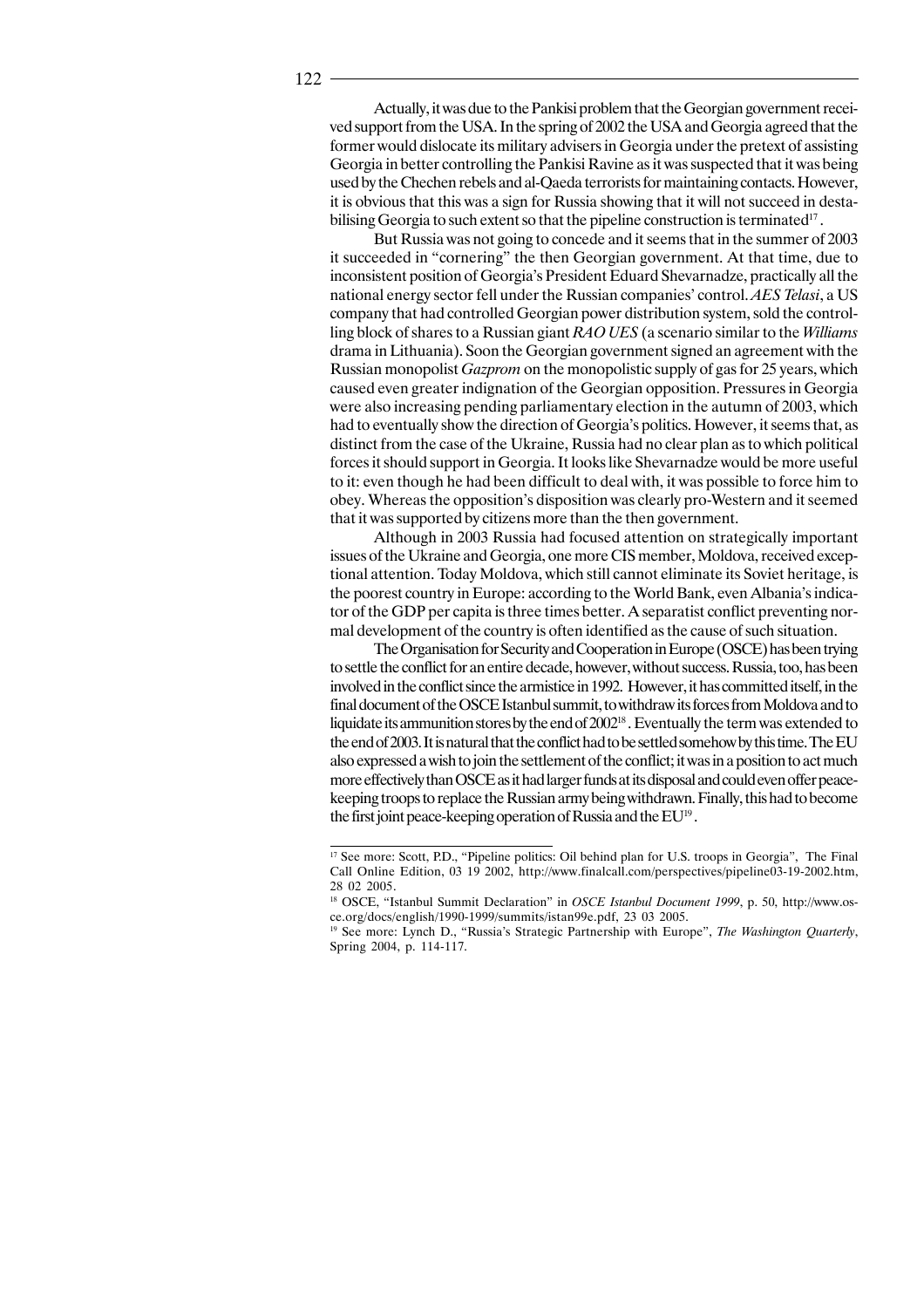However, to the astonishment of OSCE and EU, on 17 November 2003 Russia suddenly undertook a unilateral initiative. Dmitri Kozak, Deputy Head of Putin's administration, present a draft memorandum on division of the competencies between Chisinau and Tiraspol. The purpose of the draft memorandum was to establish the Federal Republic of Moldova, an asymmetrical federation consisting of Moldova, Gagausia and Transnistria having equal legal rights, with the Russian language being the second official language along with the Romanian language. A referendum on the constitution would be held in 2004 and the general election in 2005. 2,500 Russian peacekeepers had to be left for an unlimited period of time as a guarantee of implementation of the agreement. The Federation would be demilitarised and Moldova would have no army of its own<sup>20</sup>. In substance this would mean Moldova's transformation into a federation and Russia's becoming the guarantee of its stability on a unilateral basis, thus securing an opportunity for remaining in the region indefinitely. On 24 November 2003 Putin's visit to Chisinau for a solemn signing of the memorandum had to take place. This event was meant to become a still another victory of Russian diplomacy in reintegrating the former Soviet republics.

So in the autumn of 2003 Russia's foreign policy in the countires of "nearest abrod" was increasingly showing signs of reanimation of the empire. And this was not accidental. External imperialism with respect to neighbours reflected authoritarianism which was becoming stronger within the country. Along with the striving for stronger "tying" of the neighbouring states, at the same time the Russian government started restricting democratic freedoms in the country and persecuting influential business magnates that were not loyal to the Kremlin. This was partly related to the parliamentary election scheduled for the end of 2003 and the presidential election to be held in the spring of 2004. However, as shown by later events, the essence lay not in the elections but in the more and more apparent trend for centralising Russia's governance. According to the *Freedom House* analyst Adrian Karatnyck, the socalled militocrats, i. e. former military and KGB men led to power by Putin<sup>21</sup> sought not only to make use of the government positions to the maximum extent possible, so that victory in the elections is secured, but also to ensure that control over processes remains in their hands in the future.

Although the election to the State Duma were scheduled for December 2003, as early as in June the authorities closed the last independent national TV channel; the siege of Yukos oil company followed in July. Platon Lebedev, the main partner of the company's head Mikhail Khodorkovsky, was arrested and accused of fraud. Persecution of other persons related to the company and hindering of it business started. It was stated officially that Yukos had violated the laws and was practising fraud, however, the actual reasons was clearly different: statements by Yukos' head and key shareholder Khodorkovsky as to his plans to finance the election campaign of opposition parties.

In the meanwhile, criticism of Putin in the world press was becoming more active, Washington and the European leaders were being urged to use their levers of

<sup>&</sup>lt;sup>20</sup> Бовт Г., Виноградов М., Ратиани Н., "2500 "лишних Иванов". Молдавия сорвала план мирного урегулирования и визит Путина", Известия, 25 ноября 2003 г., http://www.izvestia.ru/politic/article41479, 17 03 2005.

<sup>21</sup> See more: Karatnycky A., "Jobs for Boys: Putin's New 'Militocracy' ", *The Wall Street Journal Europe*, 13 June, 2003, p. A11.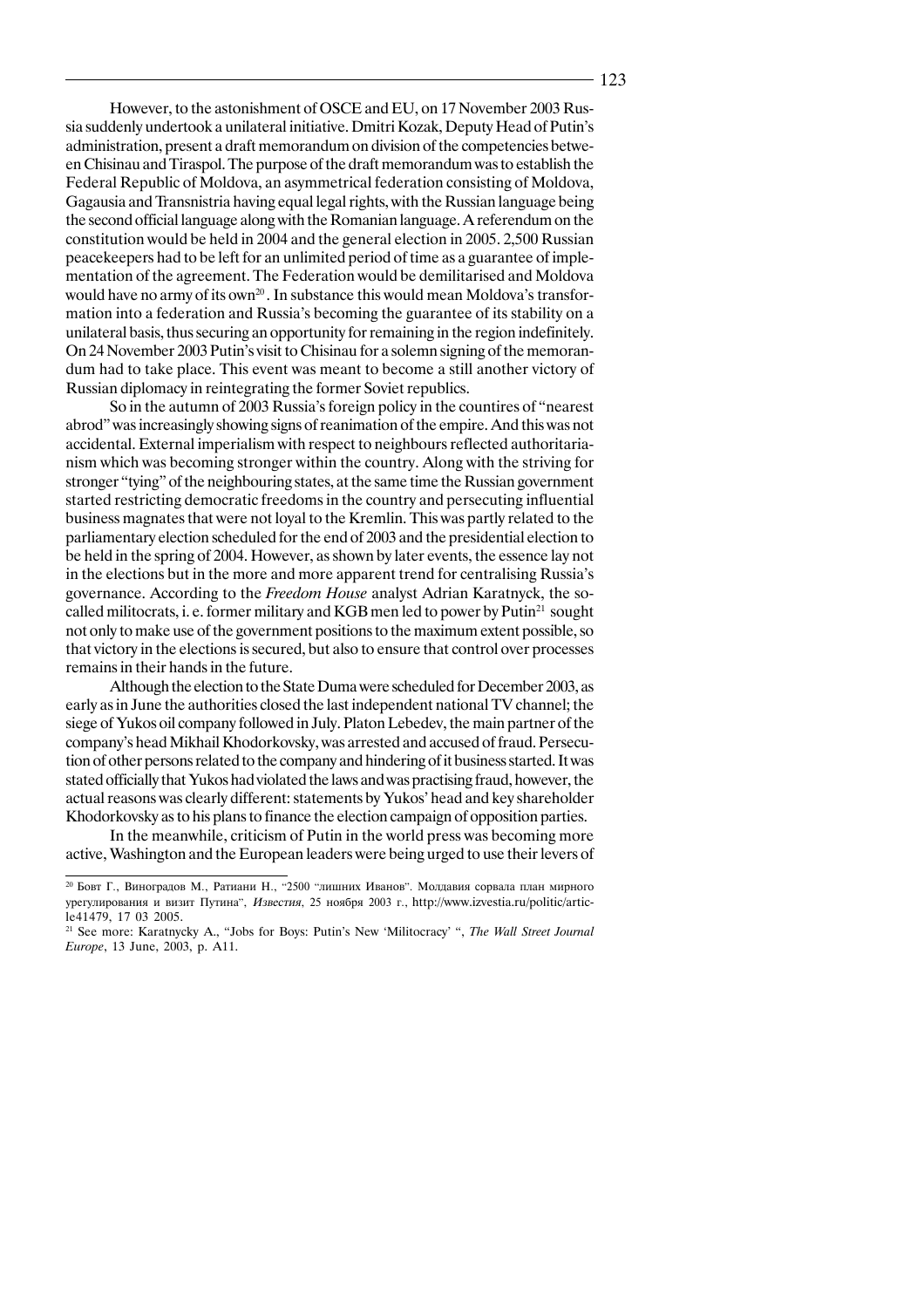influence in the Kremlin in order to stop the evolution toward authoritarianism in Russia. However, this did not yield any results as Putin had established good personal relations with the leaders of all main Western states, which allowed him to expect that there will be no official criticism damaging the personal relations. After returning from a visit to the USA in the autumn of 2003, Putin apparently decided that the moment was favourable for striking another blow to his main political competitor Khodorkovsky. On 25 October Khodorkovsky was arrested in a demonstratively noisy manner and imprisoned by order of an obedient Moscow court; he was still in prison at the beginning of 2005. The political atmosphere in Russia was becoming more and more oppressive as afterwards the court refused to release Khodorkovsky on bail, banned journalists and reporters from participating in the hearings and even did not allow entry of American attorneys-at-law in Russia. The world press expressed its indignation and accused Putin of lack of respect even of his own country's laws, however, there were no critical remarks on the part of the official West.

Against this oppressive background, the election to the State Duma took place on 7 December 2003; the liberal opposition experienced a crushing defeat, while Putin's political supporters won a qualified majority which was not only absolute but also sufficient for amending the Constitution. Political situation in the country was fully controllable, even the OSCE observers, though criticising the parliamentary election as "unfair", had to agree that the election results reflect the Russian society's disposition to a larger or smaller extent.

However, as shown by events later in 2004, good beginning did not make a good ending for Putin. After successful 2003, the year 2004 was much more complicated for Putin and his supporters despite that there could not be a slightest doubt or problem concerning the outcome of the presidential election planned for March 2004. It appeared that dealing with CIS countries will not be as easy as it had been within the country, because neither these countries' citizens nor the USA and EU did think that the new independent states should bean untouchable Russia's fief. The intrigue began when things started going wrong for Putin.

#### 2. Russia's Relations with the US in 2003-2004

Georgia, a country key to the Caspian oil transit, was the first "battle" lost by Putin. "Lost" might be a too strict evaluation as, one way or the other, Russia did not have a clear approach toward the Georgian politics. When numerous demonstrators invaded the parliament on 23 November 2003, indignant over obviously forged results of the parliamentary election, and made Georgia's President Shevarnadze resign, Russia still tried to interfere with its intermediation mission. Russian Foreign Minister Igor Ivanov has hastily sent to Georgia, however, he did not exert any decisive influence. Shevarnadze resigned and on the next day Nino Burdzhanadze, the chairwoman of the Parliament and acting President, made an unequivocal statement to the effect that the new Georgian government will strive to restore territorial integrity, to follow the example of the Baltic states, to take a Western orientation, and to achieve Georgia's membership of the European Union and NATO. The US President George Bush confirmed, on his turn, that these Georgia's aspirations will be supported in every way possible. In his later interviews to the Western press, Shevar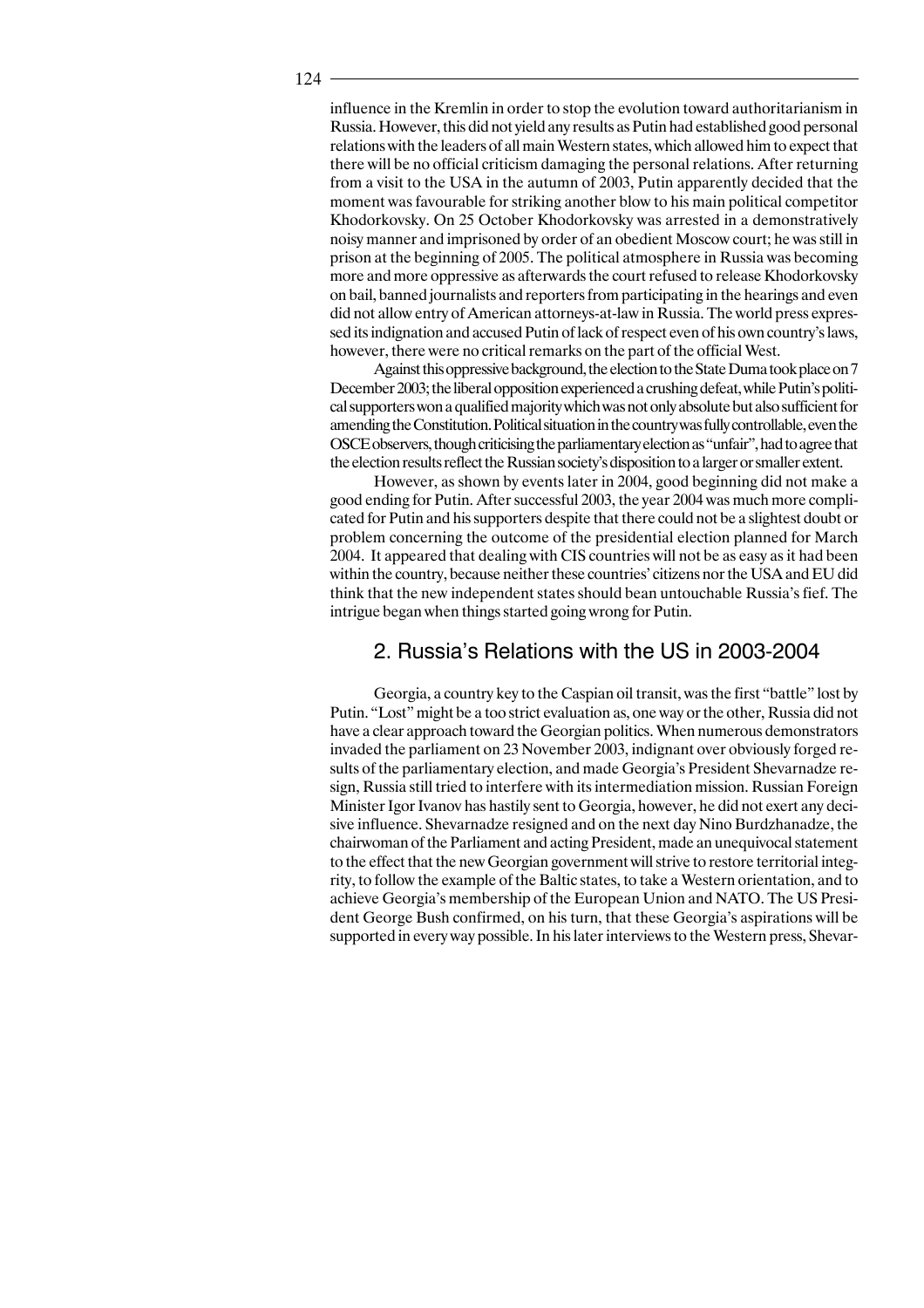nadze openly accused the West and the USA in particular for causing a chaos in Georgia and for forcing him to resign. But the coming into power of the pro-Western opposition was really useful to the USA's strategic interests and not at all in line with Russia's plans. Therefore, it is not surprising that open statements about the need to support Shevarnadze appeared in the Russian mas-media<sup>22</sup>.

As early as in April 2003, a conference on the consequences of the Iraq war for the Caucasus was held by the Strategic and International Research Center of the Georgetown University in Washington. More than one of the speakers at the conference predicted that it was namely Caucasus that might become an arena for serious political competition between Russia and the USA after the end of war in Iraq<sup>23</sup>. It appears that they were completely right. To tell the truth, Putin's decision on announcing CIS as a strategic interest area was a bit late as this meant a kind of challenge to the USA, which established its military aviation bases in Uzbekistan and Kirghizstan in November 2001, after the start of war against terrorism and even without objections on the part of Russia; as it has already been mentioned, in the spring of 2002 they "stepped into" Georgia as well. Without any doubt, Georgia was important to the US not only because of the above-mentioned strategic oil pipeline project but also as a yet another, reserve base near the restless Middle East – a region critical to the US.

In general, speaking about the US-Russian relation after the Cold War, one should cite James M. Goldgeier and Michael McFaul, who wrote an exhaustive study on the American policy toward Russia. According to them, America has been constantly faced with a dilemma – to what extent should it continue its policy of power balance and Russia's containment, practiced in the cold war years, and to what extent it should now undertake a new mission to help Russia become a liberal, democratic and market-economy state<sup>24</sup>. In the opinion of these authors, after the Cold War, the American policy-makers as if split into two camps of "regime transformers" and "power balancers". The former asserted that Russia must be assisted in becoming a flourishing democratic state as soon as possible, as Russia was no longer posing a military threat to America and democracies cannot be at war with each other. Investment should be promoted and Russia should be admitted to international organisations such as WTO, while helping Russia consolidate democratic institutions within the country. Then the number of nuclear heads held by Russia will be insignificant, just as it is insignificant how many of them has the UK.

Whereas the "power balancers", forming an opposition to this attitude, held that the US has no real opportunities to exert substantial influence over Russia's internal politics, therefore, the key American interest would lie in the making use of Russia's temporary weakening and creating a power balance and international security system favourable to the US. The extreme of this view manifested itself in the

<sup>&</sup>lt;sup>22</sup> Юсин М., "Ставка на "Лиса". В грузинском кризисе Россия вынуждена поддерживать Шеварднадзе...", Известия, 19 ноября 2003 г., http://www.izvestia.ru/politic/article41238, 23 03 2005.

<sup>&</sup>lt;sup>23</sup> See more: Радио Свобода, "Война в Ираке и ее влияние на Кавказ", http://www.svoboda.org/programs/rtl/2003/rtl.040703.asp ir http://www.svoboda.org/programs/rtl/2003/rtl.040903.asp, 25 02 2005.

<sup>24</sup> See: Goldgeier F.M., McFaul M., *Power and Purpose. U.S. Policy towards Russia after the Cold War*, Washington, D.C.: Brookings Institution Press, 2003. p. 3.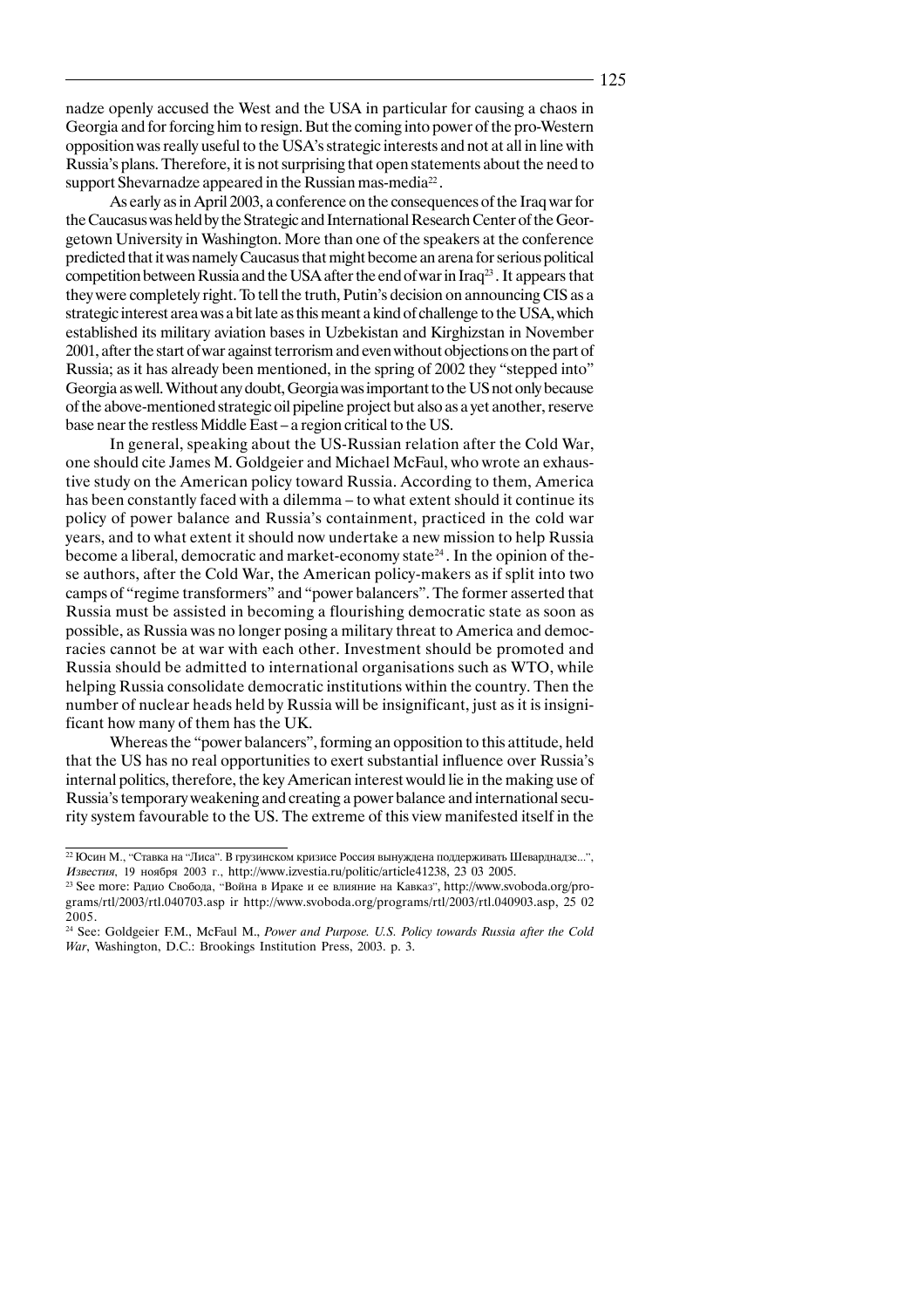striving for further weakening of Russia until its final disintegration into separate sovereign states<sup>25</sup>.

As it always happens in case of emergence of extreme views, the actual policy of a state reflects a compromise between the two extremes. Indeed, in recent years' US foreign policy toward Russia directed by the President Bush one may observe as if a permanent balancing between these extremes despite considerable changes in other foreign policy sectors. At some moments, the "power balancers" prevail, to be replaced later by the "regime transformers".

It seems that in 2003, after the Iraq war, the opinion of the "power transformers" dominated the US policy toward Russia; it has been maintained that there is no sense in interfering in and criticising Russia's internal political processes as they cannot be influenced anyway. Therefore, official information about meetings of Bush and Putin in 2003 in St. Petersburg (June) and Camp David (September) only stated that discussions were limited to issues of common interest (terrorism, Iran, Iraq) and neither Bush nor other representatives of the US administration did not publicly criticise Putin for Chechnya or restrictions of democracy, although the most influential American dailies were scorching Putin's internal policy without mercy. As regards situation in CIS – if even it was discussed, it was not spoken of publicly. However, it is obvious that US and Russia's positions in this area were almost opposite. Here one may see the role of the "power balancers", who considered Georgia to be a significant achievement.

However, developments in Georgia were just a geopolitical "battle" won by the US, and by no mean a final geopolitical victory. Despite formation of a pro-Western government in Tbilisi, Russia has retained a lot of instruments of influence over Georgia. It may stop supply of oil and gas to this country at any time and tighten the visa regime for Georgian citizens looking for job opportunities in Russia. It also has control over two separatist regions of Georgia, Abkhazia and South Osetia. Finally, two Russian military bases have remained in Georgia and Russia does not intend to liquidate them in the nearest future.

The fact that this geopolitical "game" has just started is also testified by another American-Russian clash, although of a slightly lesser significance – the issue of Moldova. The matter is that the signing of the memorandum on Moldova's federalisation scheduled by the Kremlin for 24 November 2003 with the participation of Putin has failed. Due to pressure by opposition and international disapproval, Moldova's President Vladimir Voronin suddenly changed his mind and stated that he would not sign the memorandum. In his speech delivered on the OSCE foreign ministers' conference in Maastricht held on 1-2 December 2003, the US Secretary of State Colin L. Powell criticised Russia severely for its failure to fulfil its obligation to withdraw its army from Moldova and to complete negotiations over the withdrawal of troops from Georgia26 . In order to avoid an unfavourable resolution Russia had to take an extreme measure and to veto the decision as it had no support for its position.

<sup>&</sup>lt;sup>25</sup> See more: Goldgeier F.M., McFaul M., p. 1-17 (note 24).

<sup>26</sup> Editorial: A Stand on Russia", *The Washington Post*, December 4, 2003, p. A34, http://www.washingtonpost.com/ac2/wp-dyn?pagename=article&contentId=A33557-2003Dec3&notFound=true, 04 03 2005.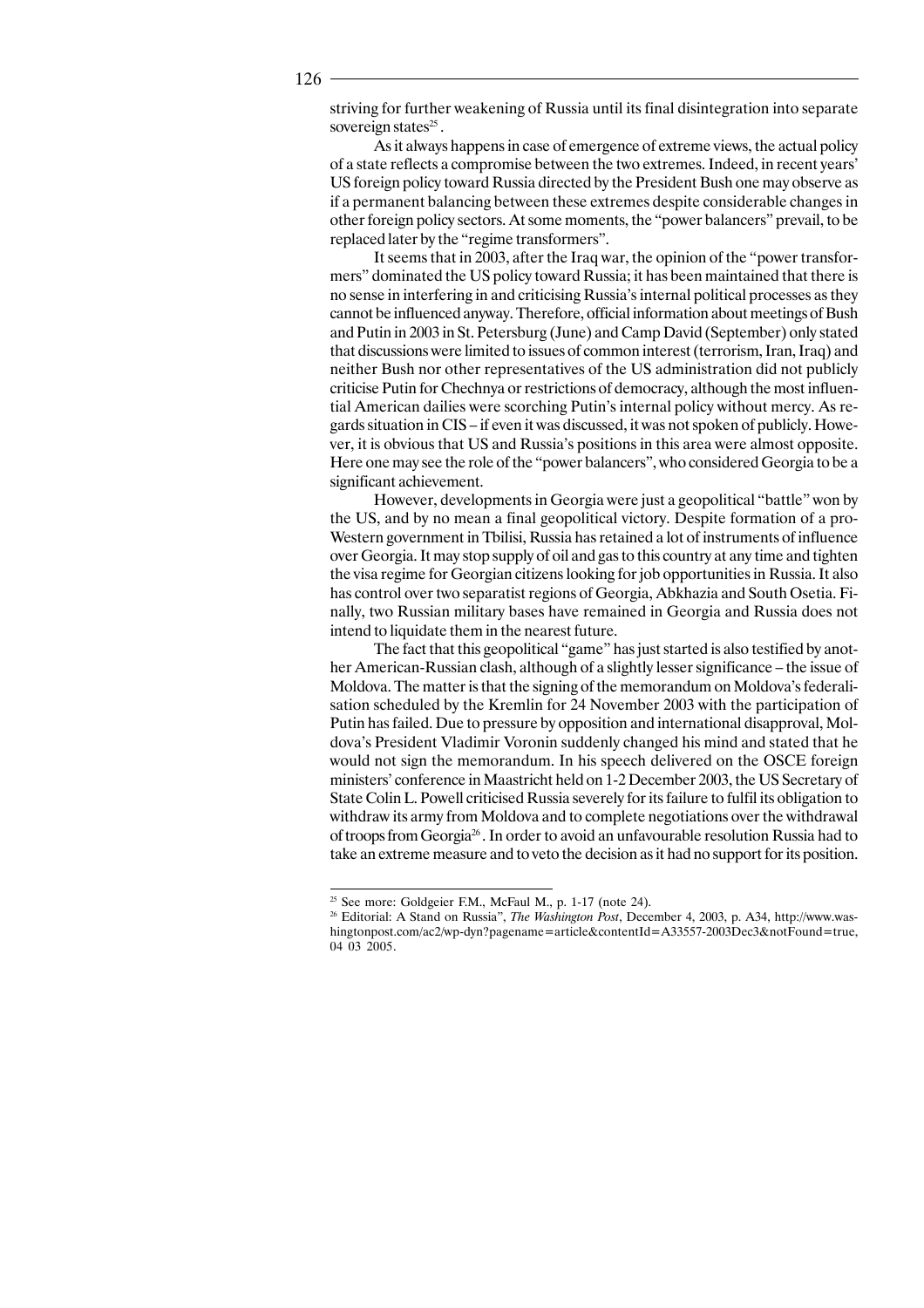However, soon after these clashes in the "balancing" style, one could observe manifestations of influence of another camp, i.e. the "regime transformers", over the US administration. The USA finally made up its mind to publicly criticise Russia's internal political processes. As the Russian authorities were increasingly restricting the freedom of speech in order to control the election campaign and had decided on final ruination of the largest oil company *Yukos*, the American press and various interest groups enhanced their pressure upon Bush urging him to publicly criticise Putin's internal policy and restrictions of democracy<sup>27</sup>. Eventually this aim was achieved.

At the end of January 2004 the US Secretary of State Powell arrived to Moscow for negotiations after the inauguration of the Georgian President Mikhail Saakashvili in Tbilisi. During the visit a Russian daily *Izvestya* published Powell's article which evoked a considerable resonance. The article contained both a diplomatic overview of the Russian-American relations and quite harsh criticism toward the Russian government. The critical fragment is presented below:

… Certain developments in Russian politics and foreign policy in recent months have given us pause.

Russia's democratic system seems not yet to have found the essential balance among the executive, legislative and judicial branches of government. Political power is not yet fully tethered to law. Key aspects of civil society – free media and political party development, for example – have not yet sustained an independent presence.

Certain aspects of internal Russian policy in Chechnya, and toward neighbors that emerged from the former Soviet Union, have concerned us, too. We recognize Russia's territorial integrity and its natural interest in lands that abut it. But we recognize no less the sovereign integrity of Russia's neighbors and their rights to peaceful and respectful relations across their borders, as well….28

As we see two main problem issues – the problems of Russian democracy and Russia's behaviour in pot-Soviet area have been separated out in the article. These two problem nods were the main leitmotivs of the American-Russian relations and disagreements in 2004.

One should note that, in general, the American-Russian relations in 2004 developed by inertia rather than driven by any political impulses. 2004 was the year of elections, therefore both Putin and Bush were absorbed by internal policy rather than by foreign affairs. Putin was the first of the two presidents to overcome the barrier of the election on 14 March 2004. Whereas, according to the US legislation, the decisive date for Bush was November 2nd, i. e. the first Tuesday after the first Monday of November. However, not only the dates but also the very nature of elections differed. In the USA, nobody knew the result of the election and a tiring election campaign was awaiting for Bush, whereas in Russia the main problem lay in ensuring the appearance of competition to Putin as there was a threat at one moment that the opposition forces would agree

<sup>&</sup>lt;sup>27</sup> See more: Slevin P., Baler P., "Bush Changing Views on Putin. Administration That Hailed Russian Leader Alters Course", *The Washington Post*, December 14, 2003, p. A26, http:// www.washingtonpost.com/ac2/wp-dyn?pagename=article&contentId=A62533- 2003Dec13&notFound=true, 04 03 2005.

<sup>28</sup> Powell C.L., "Partnership under construction", *Izvestia,* January 26, 2004, http://moscow.usembassy.gov/embassy/oped.php?record\_id=7 , 05 03 2005.3. Russia's Relations with the EU in 2003- 2004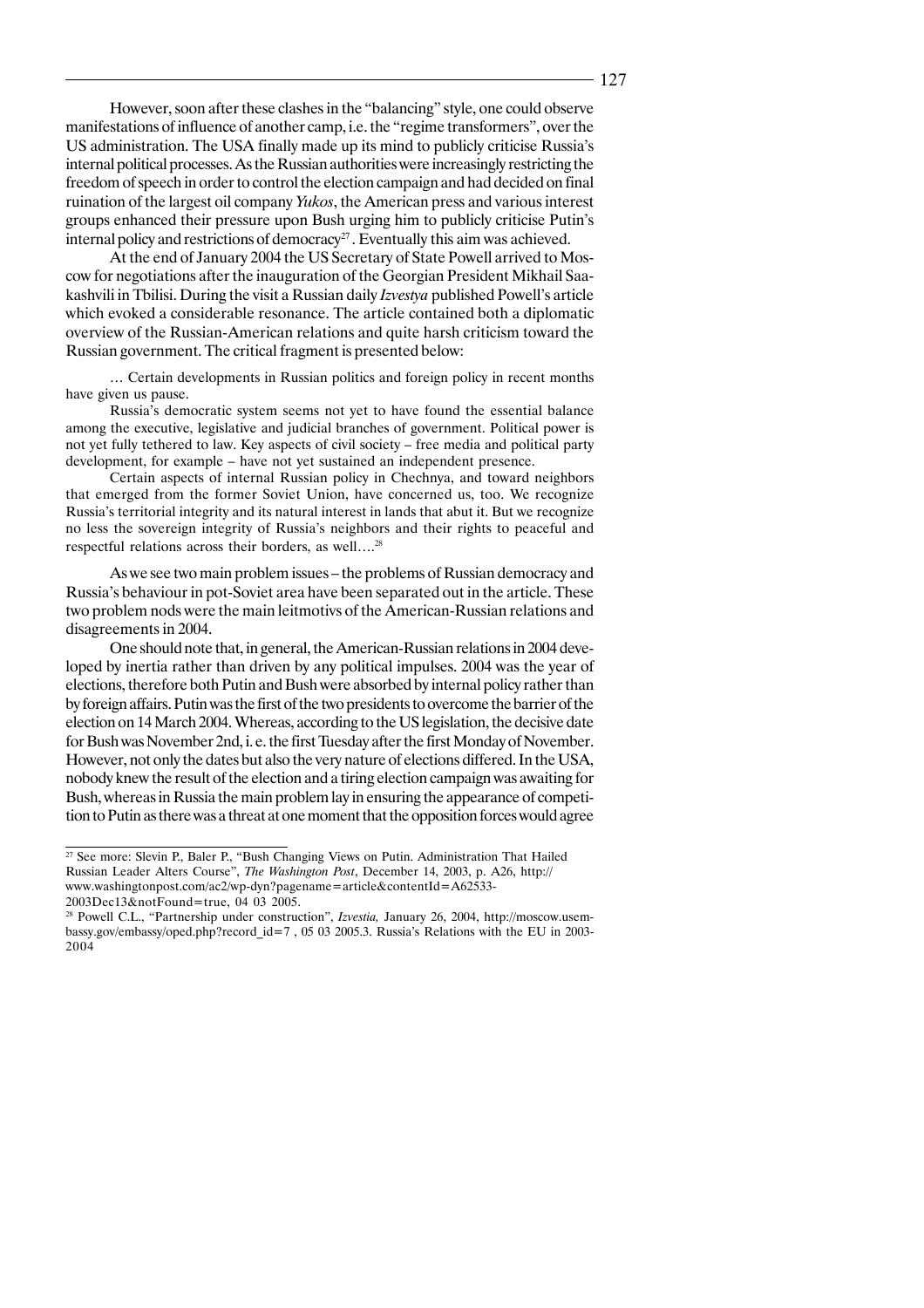among themselves and, protesting against obstacles to their election campaign created by the authorities, would simply withdraw all the candidates, leaving the choice from candidate, which would have looked not quite "aesthetic".

As neither observers nor the main candidate had any doubts over the outcome of the presidential election in Russia, the world had an opportunity to see yet another grimace of the Russian democracy. Putin even did not waste time waiting for the date of election – he made use of his constitutional right to dismiss the government and to form a new one at the end of February. However, his choice was interesting. Mikhail Fradkov, Russia's representative in the European Union was appointed new prime minister of Russia. Apart from other things, this could also mean that Russia was starting to attach greater importance to relations with the European Union, which, to tell the truth, was quite a new turn in Russian politics.

For a long time since establishing of diplomatic relations between Russia and the European Union they have been quite formal. In spite that Russian and EU summit meetings (i.e. meetings of the Russian President, the head of the Member State in presidency, and the President of the European Commission) used to take place twice in a year under the Russian and EU Partnership and Cooperation Agreement that had come into effect in 1997, the Russian government and Putin personally attributed much more importance to bilateral relations with the key Member States – the United Kingdom, France and Germany as well as Italy, although it seems that the latter was more than Russia interested in this.

The Iraq war in 2003 had a cooling effect upon relations between Vladimir Putin and Tony Blair, which had been excellent until that time, but brought Putin closer to Jacques Chirac and Gerhard Schröder. In June 2003 Putin paid a state visit to the UK. This had to be an exceptional event as the last state visit by the head of the Russian state took place as long ago as in 1874 when Tsar Alexander II visited England. It should be noted that as state visits are quite ceremonial in nature, the invitations are agreed upon very early, sometimes even two years before the visit. At the time when Putin was invited, Blair probably saw a reformer and a person to work with in Putin. However, many things changed before the time of the visit. The relations were cooled down by the Iraq war and when Blair visited Moscow in April 2003 in order to renew them, Putin even expressed a public criticism of Blair asking where was Saddam and his weapons. Although in 2003 the UK and Russia were far apart politically, however, strange as it may seem, the UK became the largest foreign investor in Russia after a British oil company BP merged successfully with its Russian counterpart TNK.

Whereas, despite political closeness, relations between Russia and France remained complicated as on trade issues falling within the scope of the EU competence France had always been among the Member States in favour of a more protectionist EU trade policy, which was unfavourable to Russia, and of making Russia's accession to the WTO more difficult<sup>29</sup>. But these contradictions did not prevent the two countries from political and even military cooperation and from carrying out

<sup>29</sup> Jack A., "Paris and Moscow close but affair may not be long-term", *Financial Times*, 5 April, 2003, p. 6.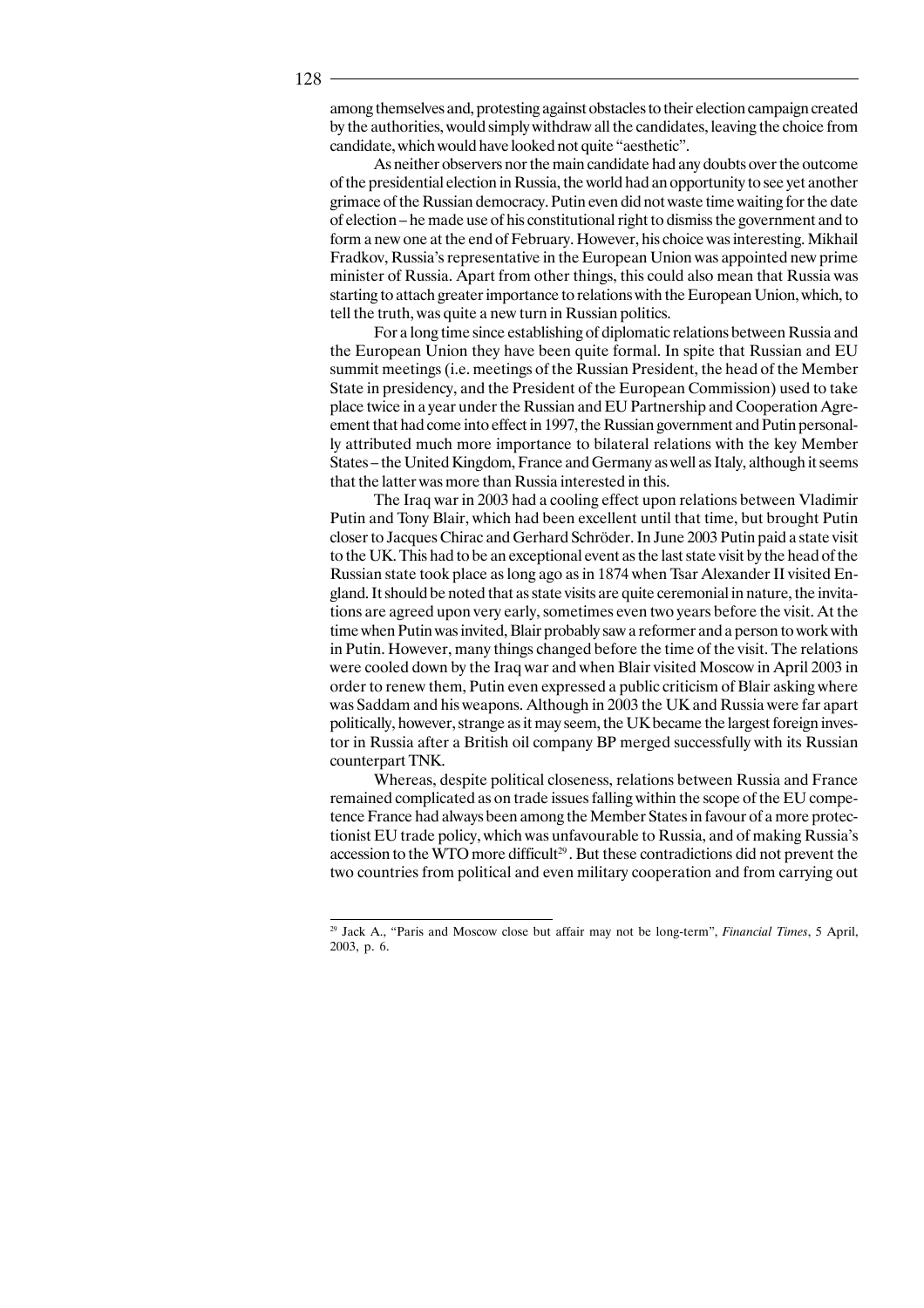joint military exercises. In July 2003, during the visit to Moscow by the French ministers of foreign affairs and defence, Russian and French navies manoeuvred at the shores of Norway, while French and Russian fighters carried out joint exercises in Lipeck and Belarus<sup>30</sup>.

However, in 2003-2004 Russia's relations with Germany and personal relations between Putin and Schröder were particularly exceptional. Of course, Putin's fluency in German played an important role; however, interests of German energy companies, gas companies in particular, were even more significant. Importance attached to Russia by Schröder and many German businessmen is so great that good relations with the Russian authorities must be maintained at any cost. According to junge Welt daily, Russia meets 31% of Germany's demand for gas and 29% - for oil<sup>31</sup>. It should be admitted that Schröder has been consistently following this approach despite increasing authoritarian and imperialistic trends in Russian politics and constant public criticism by the German opposition and press<sup>32</sup>, the waves of which used to rise before each meeting of Putin and Schröder. Schröder has never allowed himself to publicly criticise Putin, while energy issues have always reigned the agendas of their meetings.

For instance, during the Russian-German intergovernmental consultation in October 2003 in Yekaterinburg, a lot of time was devoted to discussions on the grandiose project of a gas pipeline built on the Baltic Sea bottom and connecting Russia with Germany. Or, for example, before Putin's and Schröder's meeting at the German-Russian economic forum in July 2004 the criticism expressed in Germany was particularly severe as authoritarianism in Russia was increasing and the newspapers often repeated the same statements – personal relations between the Chancellor and Putin is a good thing, of course, but if would be better if, in case of problems, German companies could rely upon the Russian legislation, law-enforcement system and unbiased courts and not upon the Chancellor's connections<sup>33</sup>.

In general, incredibly friendly relations between Putin and Schröder are an exceptional phenomenon as, similarly to the case of France, contradictions between Russia and Germany are quite numerous. Russia did not consistently support Germany and France on the issue of Iraq. In his interview to New York Times in October 2003, Putin said that Russia did not interfere in the disputes between the USA and Europe and that this was none of their business<sup>34</sup>. Russia did not hurry to ratify the

<sup>30</sup> Borowiec A., "France downplays jet swap with Russia", *The Washington Times*, 21 July, 2003, http://www.washtimes.com/world/20030714-092731-6790r.htm, 23 03 2005.

<sup>31</sup> Elsässer J., "Kein Rapallo. Russisch-deutscher Gipfel in Jekaterinburg", *junge Welt*, 09.10.2003, http://www.jungewelt.de/public\_php/drucken\_popup.php?num=6&djahr=2003&dmontag=10-09, 23 03 2005.

<sup>&</sup>lt;sup>32</sup> See: "Scharfe Kritik an Schröders Politik gegenüber Putin. Opposition wirft Kanzler "Doppelmoral" vor", *Welt am Sontag*, 14. Dezember 2003, http://www.wams.de/data/2003/12/14/210691.html, 23 03 2005

<sup>33</sup> See for instance: "Leitartikel: Peinlicher Persilschein für Putin", *Financial Times Deutschland*, 09 07 2004, http://www.ftd.de/pw/in/1089192463628.html?nv=op%20, 11 07 2004.

Путин В., "Интервью американской газете "Нью-Йорк Таймс", 4 октября 2003 года, Ново-Огарево", *Президент России. Официальный сайт*, http://www.president.kremlin.ru/text/appears/2003/10/53439.shtml, 23 03 2005.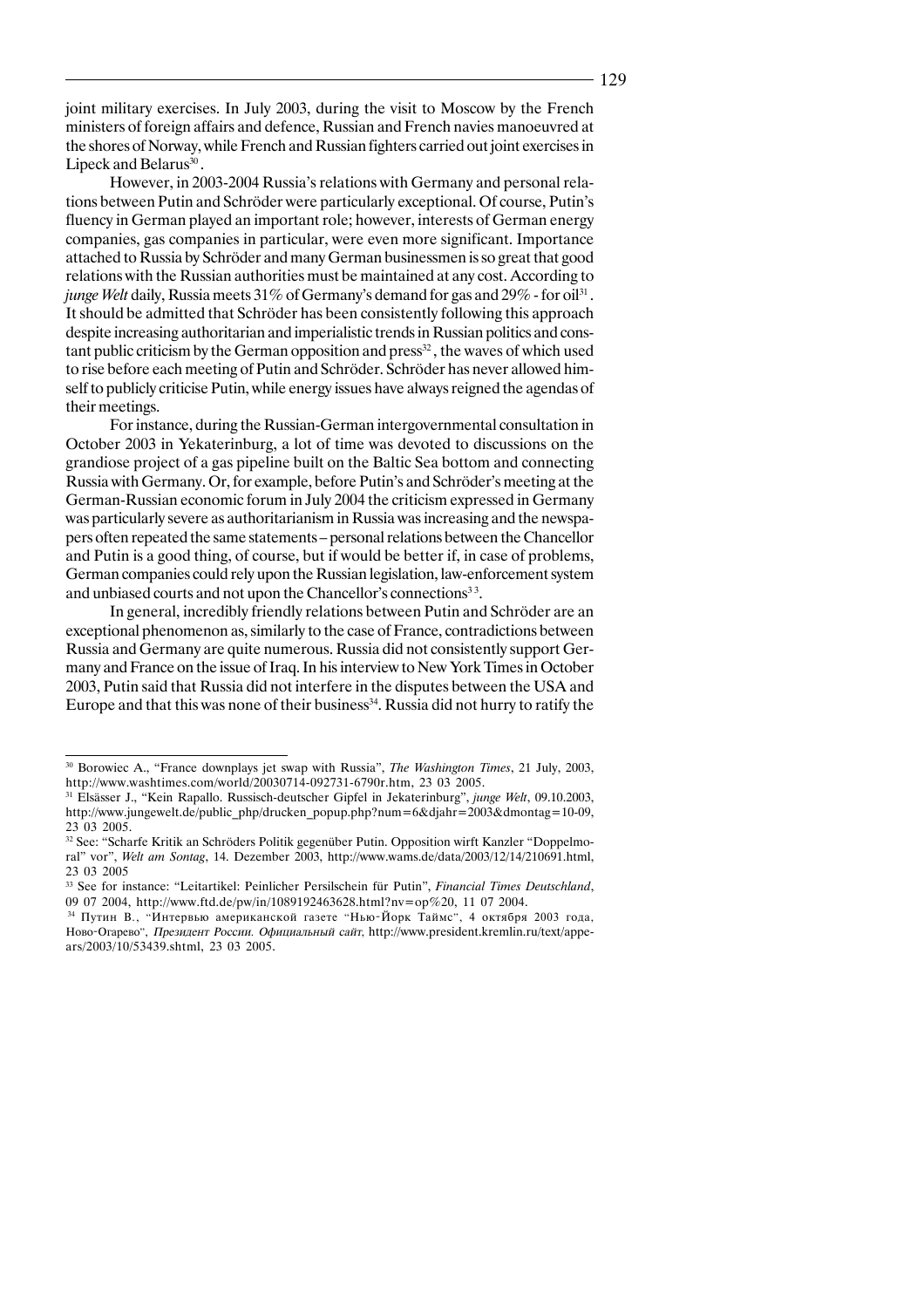Kyoto Protocol<sup>35</sup> strongly supported by Germany. Finally, not everybody in the German government was in favour of such friendship. For example, Joschka Fischer, Deputy Chancellor and Minister of Foreign Affairs, has always been more reserved and critical with respect to Russia. He was quite critical – to the extent permitted by the rules of diplomacy - during his visit to Kaliningrad and Moscow at the beginning of 200436.

Hwever, despite sincerity and friendliness of communication between Putin and the leaders of the key EU Member States, this proved to be not enough as Russia's relations with the EU were becoming more diverse and important. Therefore, the Russian government's attitude toward the EU started changing $37$ . This was apparent already in 2002 when the first Russia's conflict with the European Union as an entity over the Kaliningrad transit took place<sup>38</sup>. Then France, Spain, Italy and Greece as the EU Member States interested more in good relations with Russia than in the protection of interests of the candidate countries such as Lithuania attempted to block the proposals on Kaliningrad transit drafted by the European Commission. Preferences to Russia at the expense of Lithuania were sought, as, in case of meeting of Russia's demands, Lithuania would not be able to join the Schengen area. However, these actions were not met with approval on the part of other EU Member States. A compromise was nevertheless reached without infringing the principles proposed by the Commission.

The European Union as an entity is important for Russia, firstly, because foreign trade of the Member States falls within the scope of its competence. Even before the EU enlargement as much as 37% of Russian exports went to the ES, jumping above 50% after the enlargement. The EU is the main market for Russia's most important commodity – energy resources. The EU accounts for 53% of Russian oil and 63% of Russian gas exports, which meet approx. 20% of total EU demand for these products<sup>39</sup>. Therefore, the prospects of Russia's negotiations for WTO membership depend on the general EU position.

36 See for instance: Donath K-H., "Eine Kaltfront zwischen Berlin und Moskau", *Die Tageszeitung*, 14. Feb 2004, http://www.taz.de/pt/2004/02/14/a0116.nf/textdruck, 23 03 2005 or Champion M., "Europe May Face Divisions Over Russia", *The Wall Street Journal Europe*, 18 February 2004, p. A3.

<sup>37</sup> See more: Šleivytė J., " Russia's Alignment with Europe: Pursuing the Euro-Atlantic Agenda?", *Lithuanian Annual Strategic Review 2003*, Vilnius: Lithuanian Military Academy, 2004, p. 155-157, http://beta.lka.lt/~serveris/biblioteka/KNYGOS/strategine\_apzvalga\_angl\_2003.pdf, 01 12 2004.

<sup>38</sup> BNS, "V. Landsbergis Rusijos veiksmuose įžvelgia bandymus suskaldyti ES vienybę", 2002 m. rugsëjo 30 d. Also see: Sirutavièius V., Toloèkienë I., "Strategic Importance of Kaliningrad Oblast of Russian Federation", *Lithuanian Annual Strategic Review 2002*, Vilnius: Lithuanian Military Academy, 2003, p. 196-214. http://beta.lka.lt/~serveris/biblioteka/KNYGOS/strategine\_apzv\_a.pdf, 01 12 2004.

39 "Economic and Trade" in *The European Commission's Delegation to Russia*, http://www.delrus.cec.eu.int/en/p\_216.htm, 23 03 2005.

<sup>&</sup>lt;sup>35</sup> The Kyoto Protocol is an amendment to the United Nations Framework Convention on Climate Change (UNFCCC), an international treaty on global warming. It also reaffirms sections of the UNFCCC. Countries which ratify this protocol commit to reduce their emissions of carbon dioxide and five other greenhouse gases, or engage in emissions trading if they maintain or increase emissions of these gases. A total of 141 countries have ratified the agreement. Notable exceptions include the United States and Australia. The formal name of the proposed agreement, which reaffirms sections of the UNFCCC, is the Kyoto Protocol to the United Nations Framework Convention on Climate Change (http://www.cnn.com/SPECIALS/1997/global.warming/stories/treaty). It was negotiated in Kyoto, Japan in December 1997, opened for signature on March 16, 1998, and closed on March 15, 1999. The agreement came into force on February 16, 2005 following ratification by Russia on November 18, 2004.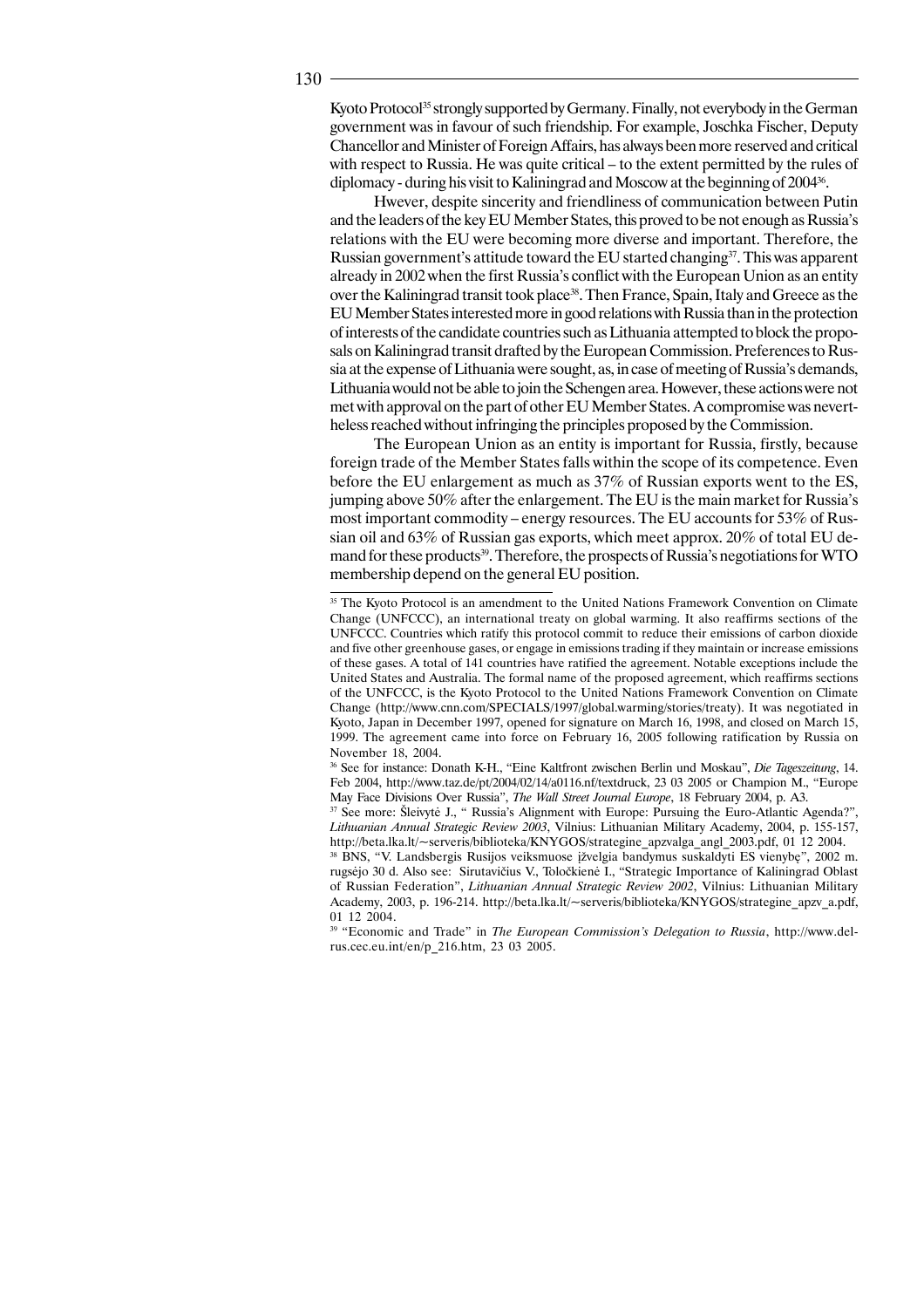Secondly, geographical closeness is the reason for increased Russia's attention to the Europe. After the EU enlargement in 2004, Russia borders with as much as five EU Member States. Geographical closeness both creates pre-conditions for intense trade and enhances the importance of security problems starting from the "great politics" and ending with cultural exchange and people's contacts. Border control, regional conflicts, fighting against organised crime etc. become common interests, most of which fall within the competence of the EU and not individual Member States. One should also take into account that despite a split on the issue of Iraq war the Member States are inclined to continue the development of a common EU security policy. In the summer of 2003, EU High Representative for the Common Foreign and Security Policy (CFSP) Javier Solana prepared, for the first time in the history of the EU, the European Security Strategy<sup>40</sup>, which was unanimously approved by the Member States.

Therefore, the year 2003 could be considered the beginning of Russia's attempts to develop qualitatively new relations with the EU. The eleventh Russian-EU summit meeting held in May 2003 in St. Petersburg gave its approval of the Russian initiative on transferring EU-Russian relations to new qualitative level. The declaration adopted by the meeting states that Russia and EU will develop, within the framework of the Partnership and Cooperation Agreement, four pan-European areas: economic; freedom, security and justice; science and education; and external security. The declaration also mentions higher institutionalisation of the EU-Russian relations and facilitation of the visa regime in the long term<sup>41</sup>.

Thus a promising declaration was adopted and a lost of congratulations and toasts proposed in St. Petersburg<sup>42</sup>, however, as shown by further course of events, in substance this was just a collection of nice intentions. Neither the European Union nor the EU were prepared to implement these actions in the nearest future. The twelfth Russian-EU summit meeting that took place on 6 November 2003 did not bring any substantial changes to the situation formed after the St. Petersburg meeting. Knowing that the four-area concept has a symbolic rather than actual meaning, only specific and relatively small projects were discussed at the summit meeting. The press release published by the European Commission before the meeting stated that the meeting would promote an energy dialogue, discuss the prospects of Russia's joining the WTO, approve of an agreement on cooperation between Europol and the Russian Ministry of Interior, consider the issues of future visa-free regime between Russia and the EU etc.43

<sup>&</sup>lt;sup>40</sup> See: "A secure Europe in a better world. European Security Strategy", Document proposed by Javier Solana and adopted by the Heads of State and Government at the European Council in Brussels on 12 December 2003, http://www.iss-eu.org/solana/solanae.pdf, 23 03 2005.

<sup>41</sup> EU-Russia Summit, *Joint Statement*, St. Petersburg, 31 May, 2003, http://www.delrus.cec.eu.int/ en/p\_234.htm, 18 03 2005.

<sup>42</sup> The most famous phrase was said by the President of the European Commission Romano Prodi that "the EU and Russia were bound together like "caviar and vodka". See: Dempsey J., Jack A. "'Holding operation' rewards Putin for pro-western stance ahead of elections", *Financial Times*, June 2, 2003, p. 8.

<sup>43</sup> See: European Commission, "EU-Russia Summit (Rome, 6 November 2003)", Brussels, 04 November 2003 in *The European Commission's Delegation to Russia*, http://www.delrus.cec.eu.int/ en/p\_399.htm, 23 03 2005.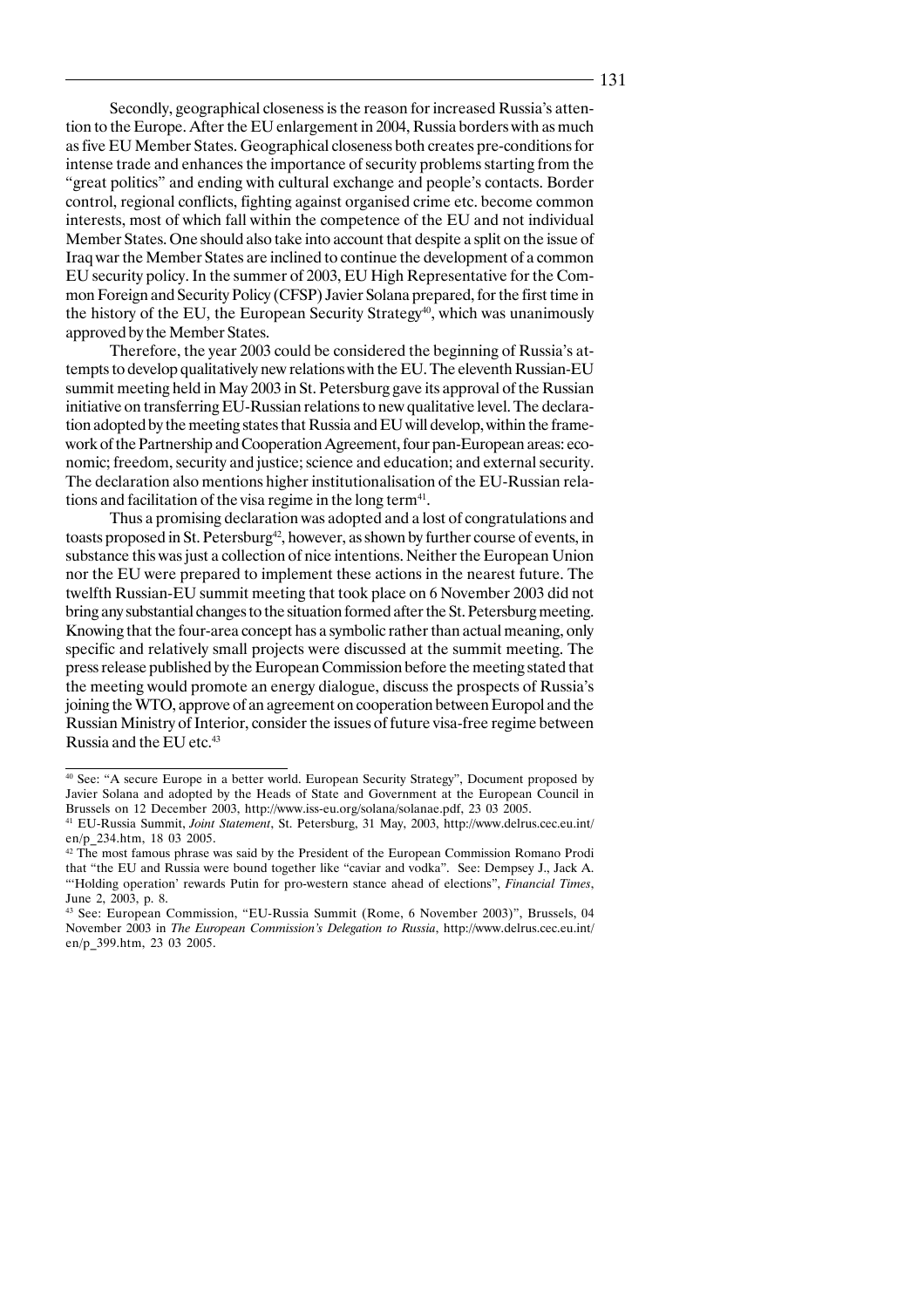It should be noted that the Rome summit had aroused increased observers' attention from the very beginning. At that time, passions and discussions in Europe over the arrest of Yukos' CEO Khodorkovsky and Russia's future remained heated. Indeed, the Rome summit, in a certain sense, did not "disappoint" lovers of sensations and provided several relatively unexpected developments connected with the manifestations of pro-Russian lobbying within the European Union itself. When journalists put a question to Putin concerning the rule of law in his country as well as the Yukos scandal and situation in Chechnya, the Italian Prime Minister Silvio Berlusconi interfered expressing, in substance, solidarity with the Kremlin's official position toward Chechnya.

Nobody was surprised that Berlusconi continued trying to make friends with Putin, even more zealously than Chancellor Schröder, however, this time the Italian Prime Minister was representing the entire EU and not only Italy. Therefore, his decision to undertake the role of Putin's advocate at the final press conference of the summit meeting evoked a severe reaction. Berlusconi's behaviour aroused at least surprise, if not indignation, of other EU Member States and candidate countries. On the next day even the European Commission decided to take an unprecedented action by publishing a statement that comments by a prime minister of the Member State holding presidency of the EU do not coincide, in all respects, with the EU's position44. Whereas the German press openly mocked Berlusconi urging to isolate this "political fool from Rome" (*Indem sie den Polit-Narren von Rom isoliert*)"45. Finally, the Council of the European Union gave an unsatisfactory evaluation of the results of the Russian-EU summit meeting because they did not reflect the Chechen problem46. Although it should be noted that poor Italian presidency was not recorded in any way in the official EU information sources and documents.

Berlusconi's "jokes" obscured, to some extent, another important aspect of the Rome summit: it was the last meeting of such level in which EU participated as a union of 15 Western states. Next time Putin was going to speak with the heads of states representing interests of twenty-five and not fifteen EU Member States. It was namely this problem that emerged at the top of the agenda of the EU-Russian relations at the beginning of 2004. Both the European Commission and the Russian government started preparations. In the opinion of the Commission, the Partnership and Cooperation Agreement between the EU and Russia, which establishes, inter alia, bilateral trade relations, should be automatically extended to cover the acceding countries. Whereas Russia presented to the Commission a list of 14 items – demands that had to be met in order to get Russia's consent to extension of the Agreement to ten more countries acceding to the US on 1 May 2004. Russia demanded that US would com-

<sup>44</sup> BBC News World Edition, "EU dismay at Berlusconi comments", 6 November 2003, http:// news.bbc.co.uk/2/hi/europe/3248995.stm, 23 02 2005.

<sup>45</sup> Winter M. "Keine Komplizenschaft", *Frankfurter Rundschau*, 8 November, 2003; Also see: "Zwei dicke Freunde", *Die Welt*, 2003, n. 47, http://zeus.zeit.de/text/2003/47/Berlusconi, 23 03 2005. 46 von Büchner G., "EU geht auf größere Distanz zu Russlands Führung", *Berliner Zeitung*, 18 November 2003, S. 6.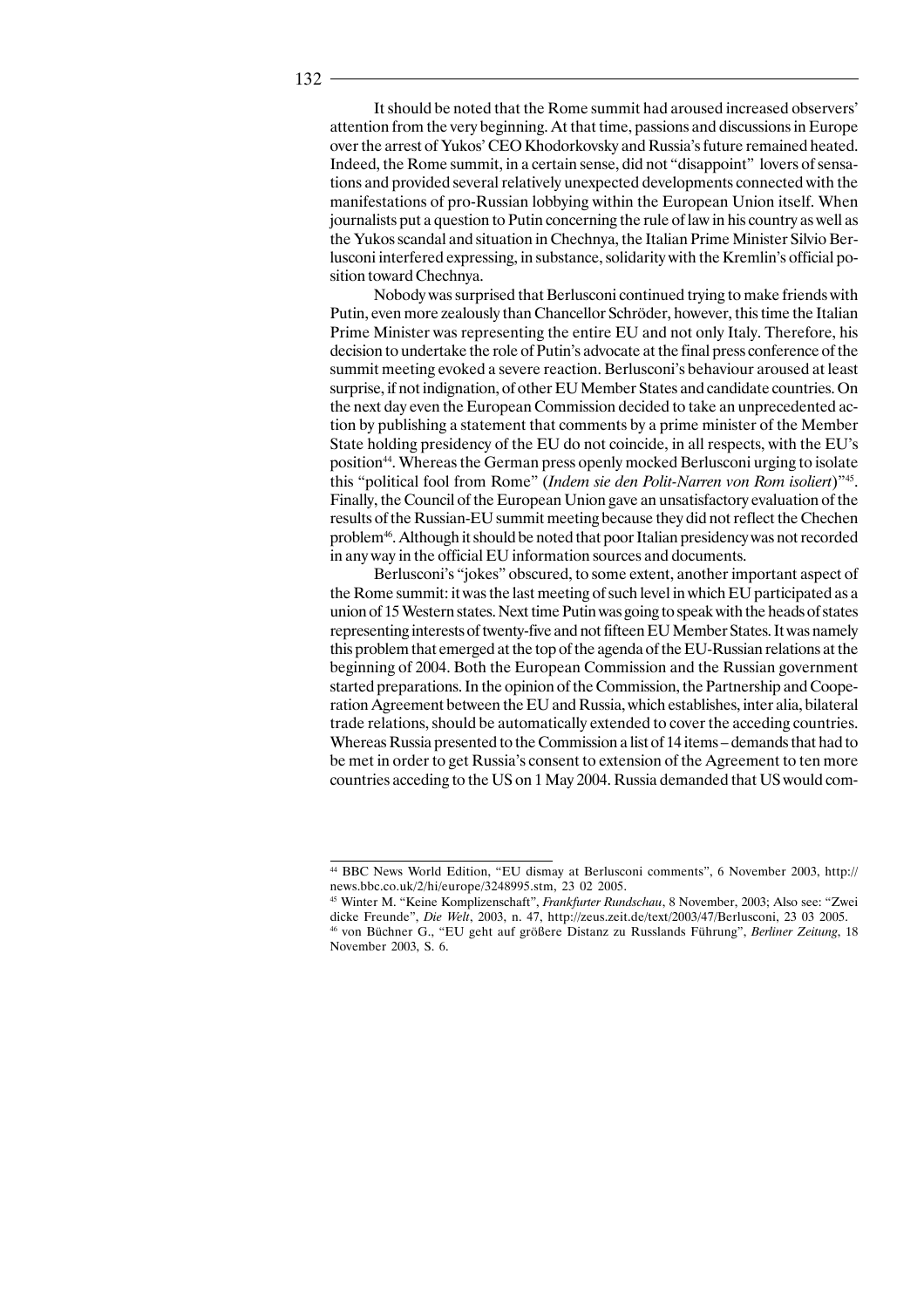pensate it for estimated losses amounting to approx. EUR 150 m per annum to be incurred in connection with termination from 1 May 2004 of previous trade agreements with the candidate countries. The 14 items also included the issue of visa-free regime as up until then Russians needed no visas to most of the candidate countries (e.g. Cyprus) as well as the issue of unsatisfactory situation of Russian minorities in Latvia and Estonia.

However, the European Commission did not yield to Russia's pressure and presented, on its turn, a 17-page description of unsettled issues in the EU-Russian relations to the Council and the European Parliament<sup>47</sup>. It included violations of the principles of democracy, human rights and the rule of law, unsigned agreements on the state border with Latvia and Estonia, subsidising of the national energy sector, delay in ratification of the Kyoto Protocol, reluctance to acknowledge navigation and nuclear energy safety standards, and unjustified taxation of the European airlines the airplanes of which pass the Russian territory in transit.

Reports had appeared in the press that the signs of crisis were apparent in the EU and Russian relations, that contradictions in the European Union itself arose due to relations with Russia, and that Russia was even considering an option of Europe's energy blockade<sup>48</sup>, which it had just practiced in February in respect of brotherly Belarus. To tell the truth this latter action was aimed not at forcing the dictator Lukashenko to restore democracy but to show him who is the real master of the situation, at the same time sending a signal to entire Europe. However, the negotiations at the end of April 2004 during the visit of the President of the Commission Romano Prodi and seven commissioners in Moscow, held behind the closed doors, finally ended successfully, and similar assumptions appeared to be considerably exaggerated. A compromise was reached by agreeing on EU's support for Russia in acceding WTO and by Russia's committing itself to ratify the Kyoto Protocol and to start a gradual liberalisation of the national energy resources market. All these decisions were approved at a regular official Russian-EU summit meeting held in Moscow on 21 May 2004.

What conclusions can be drawn from this episode? Firstly, the relations between EU and Russia were still not characterised by a strategic depth. The declarations made at St. Petersburg including the four areas and the visa-free regime remain a long-term vision as the issues actually resolved were related to trade, transport, environmental protection, finance and other low politics issues. Whereas striking differences on the high-politics and value level remain. These differences probably arise from fundamentally different nature of the EU and Russia as international political players and not only from differences in opinions.

<sup>47</sup> See: Communication from the Commission to the Council and the European Parliament on relations with Russia (COM(2004) 106 09/02/04), http://www.europa.eu.int/comm/external\_relations/russia/russia\_docs/com04\_106\_en.pdf, 23 03 2005.

<sup>48</sup> See: Ridderbusch K., "Beziehungen zwischen Moskau und EU sind angespannt", *Die Welt*, 14. Februar 2004, http://www.welt.de/data/2004/02/14/237316.html, 2005 03 23; "Russland: Beziehungen zur EU immer angespannter", *Die Presse*, 18. Februar 2004, http://www.diepresse.com/ textversion\_article.aspx?id=405533 , 23 03 2005.; Champion M., "Europe May Face Divisions Over Russia ", *The Wall Street Journal Europe*", 18 February, 2004, p. A3; Dorner J., " Die EU ist Putins Dauerproblem", *Bremer Nachrichten*, 4. März, 2004.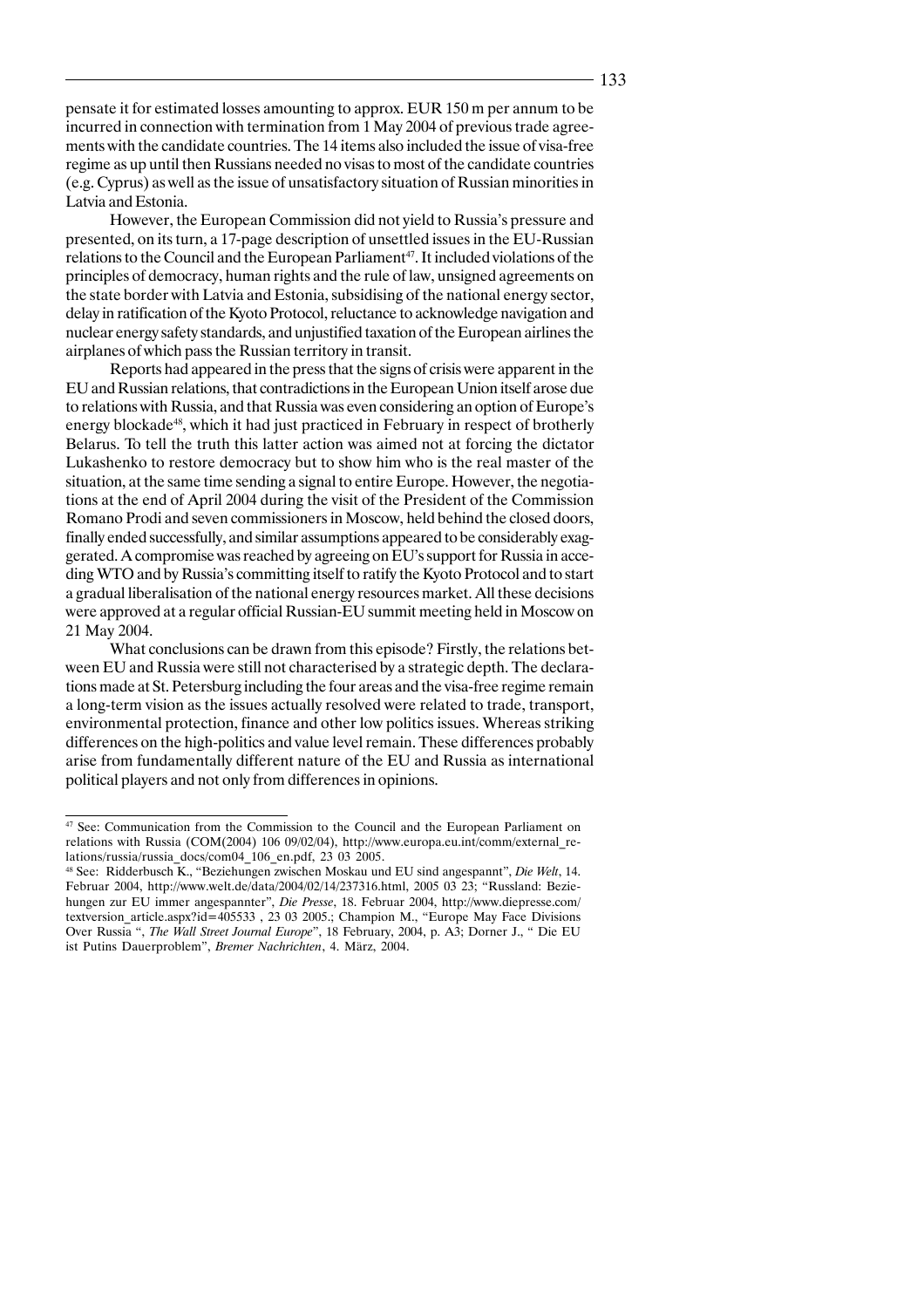The European Union is a unique modern amalgamation of states based not only on pragmatic interests but also on common values. For example, unlike the USA, for the EU is much more difficult "not to notice" violations of democratic procedures and the rule of law in Russia, to keep silent about and not to respond to evidence on lamentable state of human rights in Chechnya reaching Europe on a regular basis. Therefore, forms of cooperation with the states not forming part of the EU depend much upon the extent to which the partner is willing to recognise common value grounds.

But, on the other hand, European Union is not an entity confining itself to defence of values. It can be a very hard nut to crack in negotiations over specific issues falling within the scope of its competence. Therefore, Russia's urge to draft a specific action plan for the introduction of visa-free regime was very quickly met with Brussels' categorical disagreement on the grounds that Russia does not meet a multitude of criteria (starting from border guard and ending with readmission agreements) applicable to countries wishing to enjoy such a regime.

Trade relations and common pan-European economic area is another specific example. In the European Union, the notion of the common economic area does not form part of foreign policy; it covers everything related to market regulation. Whereas the meaning of common economic area or other above-mentioned common areas with Russia remains completely unclear as, in Russia's view, relations with the EU is an issue of foreign and not economic policy. President Putin has said that Russia does not intend to join the  $EU^{4.9}$ . This means that, naturally, Russia is not going to transpose the EU norms to its system. Accordingly, it is hard to imagine a material and not just declared convergence of Russia and the EU.

Therefore, despite high phrases and promising declarations, in 2003-2004 the Russian-EU relations remained in the sphere of quite narrow pragmatic matters. Although the EU was untiringly urging Russia to rectify the state of human rights in Chechnya, to observe the law in the company regulation area, and to ratify the Kyoto Protocol, which would create conditions for entry into force of a new international environmental regime, Russia, apart from the above-mentioned four areas and alleviation of the visa regime, was striving to obtain EU' support in acceding the WTO and to win other additional preferences related to EU's enlargement to Central and East Europe in 2004.

Therefore, one may assume that Russia being a state with imperial ambitions that had not faded out but even became renewed, viewed a closer relationship with the European Union, first of all, not as a creation of a space based on common values and rules but as acquisition of special privileges and exceptions in the relations with the EU. At the same time this would be an important demonstration of success of Putin's governance in the eyes of Russian electorate and a weighty argument and grounds for other CIS states (Ukraine in particular) to rally around Russia, which is becoming a kind of a gate, bridge and intermediary between them and Europe, them and the world!

 $49$  See:  $\Pi$ v $\Pi$ <sup>H</sup> B., (note 34).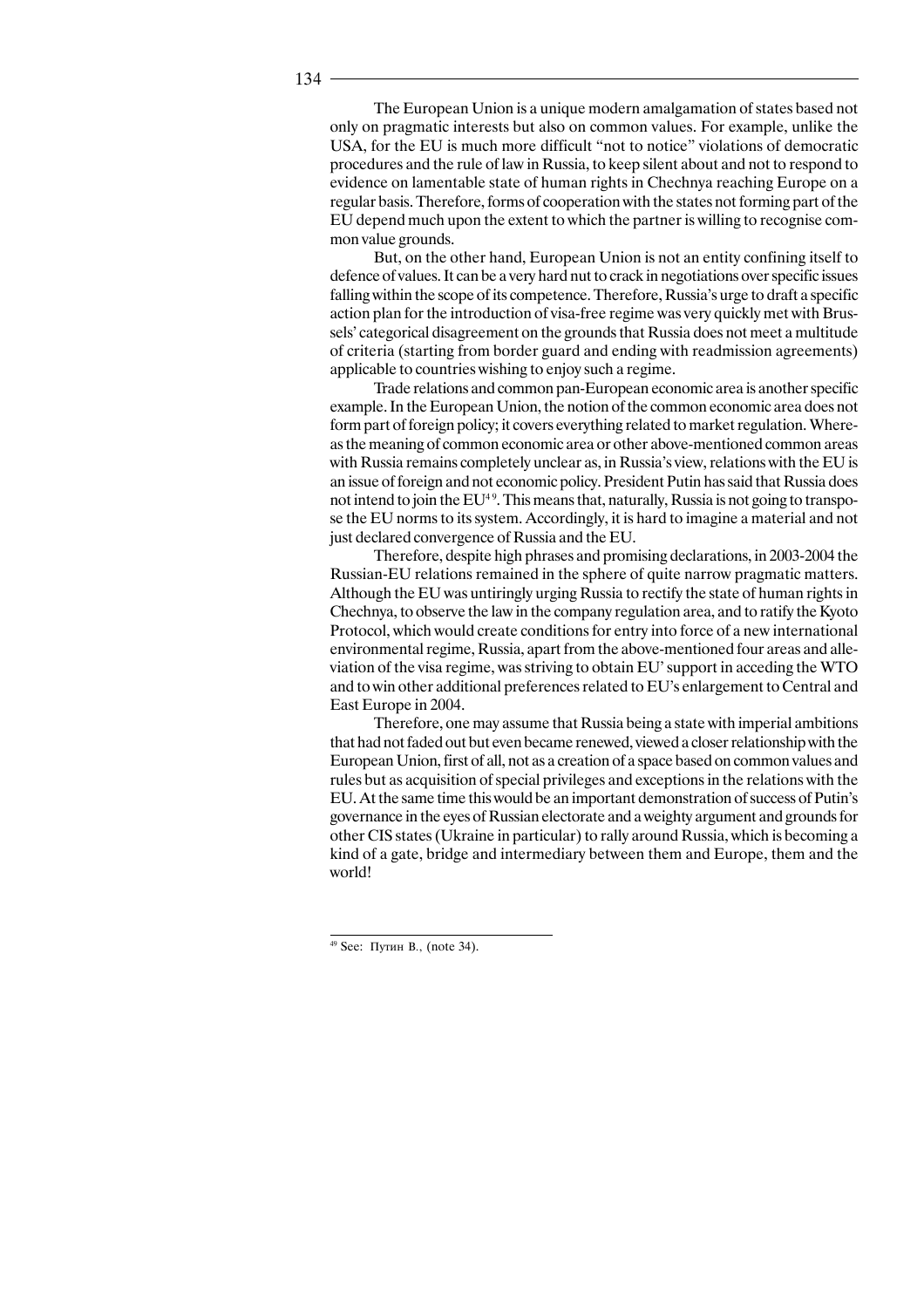"To Europe together with Russia" – such was the underlying idea of the Common Economic Area project including the four largest CIS states and signed on 19 September 2003. It is known, however, that this Putin's project experienced considerable difficulties. Such a system might be attractive to Central Asia and Kazakhstan, but it is doubtful that it would to the Ukraine, Belarus or Moldova situated closer to the European Union, and the EU itself. Although some of Western European states –France or Germany – would prefer dealing only with Moscow, other EU Members States hardly would approve this; finally, this would be contrary to the very nature of the EU.

It was namely this contradiction that was revealed by two crisis events of the second half of 2004: the tragedy of Beslan hostages in September 2004, which was used by Putin as a pretext for striking one more blow to Russia's democracy, and the "orange" revolution in the Ukraine at the end of 2004, which reunited on a common value basis, quite unexpectedly, the USA and Western Europe that had been in confrontation due to the Iraq war and which showed even more clearly the value gap that still exists between the West and Russia.

### A Value Gap - Instead of Conclusion

The international resonance of the killing of schoolchildren in Beslan was two-sided. On the one hand, the world condemned cruelty of terrorists and expressed sympathy with the relatives of the victims. On the other hand, lack of professionalism and helplessness of the Russian services as well as indifference of the authorities toward human lives aroused universal surprise. Russia categorically and with great indignation rejected a wish expressed by Bernard Bot, the Dutch Foreign Minister – the Netherlands were holding presidency of the US at that time – to hear an explanation why the hostage-freeing operation demanded so many victims<sup>50</sup>. But the world was surprised even more by President Putin's inappropriate response to the terrorist act. Putin stated that raging terrorism requires strengthening of the state, therefore, abandoning direct governor's elections was the most important thing to do in that situation. According to the new procedures, governors will be elected by the Councils of Subject of the Russian Federation on proposal of the Kremlin<sup>51</sup>.

Thus Putin not just categorically rejected numerous urges to start searching for political measures to settle the bloody Chechen conflict but also expressed a determination to implement further reforms centralising governance as a protection against future terrorist acts, which aroused surprise of both the Russian opposition and the international community. In other words, Beslan's horror became yet another pretext for enhancing the Kremlin's power, which was already great. Putin took another step towards authoritarianism. Therefore, it is not surprising that the issue of

<sup>&</sup>lt;sup>50</sup> Lobjakas A., "Russia: Beslan Hostage Tragedy Leads to Spat with EU", RFE/RL, September 6, 2004, http://www.rferl.org/featuresarticle/2004/09/6ea40e08-57e6-4d7c-98d7-65360c989f8d.html, 20 03 2005.

<sup>51</sup> See more: Путин В., "Выступление на расширенном заседании Правительства с участием глав субъектов Российской Федерации, 13 сентября 2004 года, Москва, Дом Правительства России", Президент России. Официальный сайт, http://www.president.kremlin.ru/appears/2004/09/13/1514 type63374type63378type82634\_76651.shtml, 30 03 2005.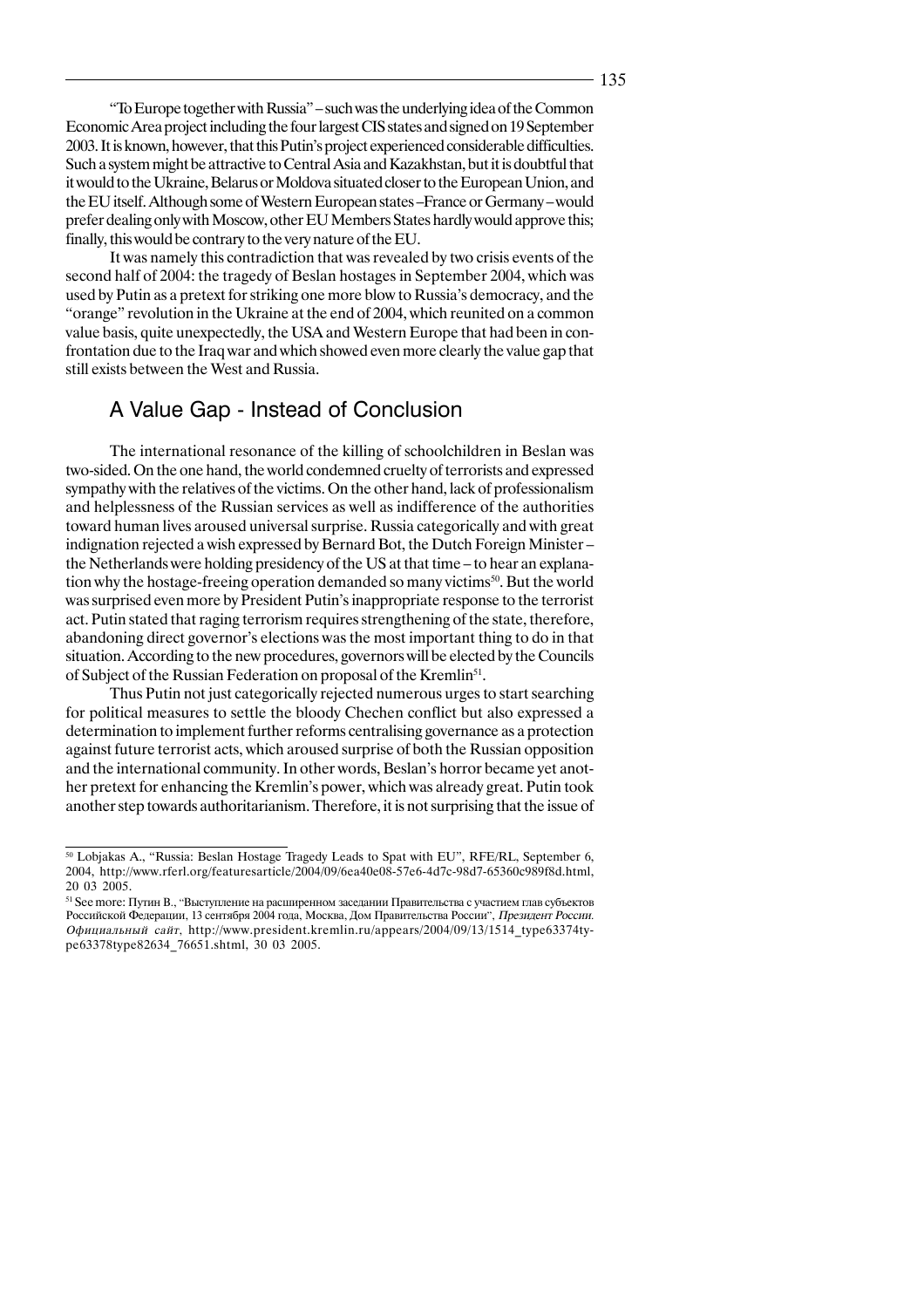Russia's democracy, which up until that time was avoided at the US and Russian summit meetings, eventually was included in the agenda. On 20 November 2004 during the first meeting of Putin of Bush after the presidential election in the US, held in the corridors of the Asia-Pacific Economic Cooperation's annual summit in Santiago, Chile, the US President inquired about the reform of centralisation of governance carried out by the Russian authorities. According to the news agencies, Putin "went through a very long and detailed explanation" of the political and historical logic, reaching back to the Stalinist period… He made the point the Russian government was trying to develop a democratic style of government "consistent with Russian history and the unique problems that Russia faced as a multiethnic society on a large land mass…But he rejected suggestions he was pushing Russia back to totalitarian rule, but said it was still searching for a model of democracy to match its traditions".52

Putin's reference to the Russian history is not a novelty in the consideration and investigation of Russia, however, it should be noted that it is a new thing in Putin's repertoire. Putin had never emphasized Russia's exceptional nature in terms of civilization either in his statements or politics. On the contrary, if one reads Putin's annual report for 2003 to the State Duma mentioned at the beginning of this paper, one would see that it contains no hints to Russia's exceptional nature. On the contrary, the focus is on Russia's efforts toward returning the country to the community of respectable states, to "civilization". However, the logic of behaviour of the political authorities distancing from democracy, concentration of power in one hands, and persecution of dissidents makes the government resort to tricks that are tried and tested though not original. As noted by reporter of *Der Standard*, an Austrian daily, who provided comments on the Santiago summit, although there are many people in the West who think that Russia can only be controlled by power, "at the same time, for many who are for real democracy, young people in particular – this is a harsh experience. But the farcical nature of Putin's statement is seen very clearly in the Ukraine. During few years of independence, elements of a civic society have appeared in this historical centre of the Russian nation. This has largely contributed to the advancing of a real alternative to the existing system last Sunday during the presidential election and this was done by the Ukrainian citizens despite attempts to forge the election results. Russian cultural strata know perfectly well, too, what kind of democracy they want"53.

Indeed, as shown by events, the Beslan crisis was just a prelude to problems that Putin's policy was posing to the European Union and the USA. At the end of the year, the Ukraine issue intruded into the first lines of the international news summaries, which was unexpected for many in both America and Europe. Although, to tell the truth, this could be forecast already in the summer of 2004 when preparation for the presidential election scheduled for 31 October started. The matter is that the

<sup>52</sup> Lateline News, "Bush tells Putin of concerns about Russia", Santiago, November 20, 2004, http:/ /dailynews.muzi.com/ll/english/1336553.shtml, 20 03 2005.

<sup>53</sup> Kirchengast J. "Die passende Demokratie. Auch im russischen Kulturkreis wissen die Menschen, welche Art von Demokratie sie wollen", *Der Standard,* 21 November, 2004, http://derstandard.at/ ?url=/?id=1865865, 20 03 2005.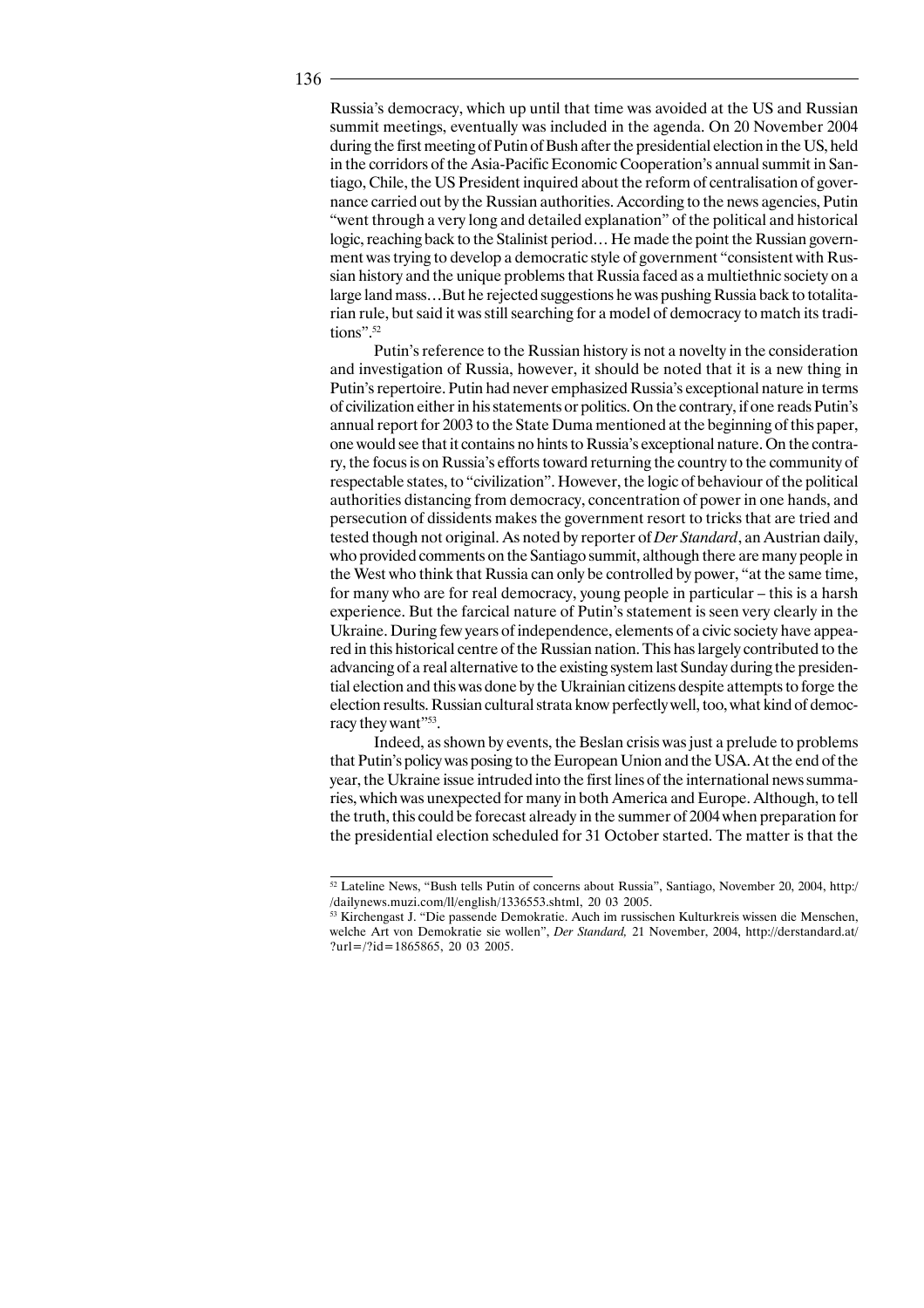election had to resolve the issue of – not more and not less - the Ukraine's geopolitical orientation, which could not be insignificant to Europe and America. Despite that both USA and EU were quite indifferent. Although America has always considered Ukraine's independence to be its strategic priority in the region, now it was preoccupied with Iraq, while relations between the Ukrainian government, more specifically, President Kuchma, with America had gone awry. The European Union, on its turn, had just completed its enlargement and was not cherishing any significant enlargement plans in the nearest future. A special policy of neighbourhood rather than membership was going to be developed in respect of the Ukraine, Moldova and Belarus.

Having noticed that his main geopolitical competitors are passive, President Putin resolved not to miss his chance. If one looks at Putin's agenda in 2004 starting from his election for the second term of office in March, one would be struck by the amount of efforts devoted to the Ukraine. During that period Putin did not consider it a necessity to visit any of the Central and East European countries, while the number of meetings with the Ukrainian President Kuchma in 2004 (if the calculation is correct) reached as much as 10 including as much a 6 Putin's working visits to the Ukraine. This figure could perhaps get into the Guinness record book if only accounting for intensity of meetings of heads of states is kept in it.

It goes without saying that the central concern in the lasting negotiations was to breathe new life into the Common Economic Area project so that it would not suffer the fate of earlier initiatives planned within the framework of CIS. And in the second half of the year, when Kuchma's term of office was nearing end, the Ukraine had to be assisted in ensuring succession of power so that economic integration with Russia would be continued without any obstacles.

Thus it seems that all had been accomplished on Putin's part. According to expert of the Carnegie Endowment for International Peace Anders Åslund, USD 300 m were collected from Russian companies for the support of the election campaign<sup>54</sup>. In addition, Putin sent a team of his advisors and political technologists and during the campaign visited the Ukraine in person twice, agitating for hi favourite Victor Yanukovich. Finally, Putin hastened to congratulate the "winner" on his victory before the official election results were announced.

Putin's haste is understandable. This time as never before he was close to his dream – to rally the former Soviet republics under Russia's wing again. And Putin did not want to miss the opportunity. However, unforeseen obstacles suddenly arose. OSCE observers recorded and published numerous facts of abuse and falsification of election results by the authorities. This provoked mass protests in Kiev. Thousands of demonstrators gathered in the Independence Square, blocked public buildings and paralysed work of the government. This was a real revolution. The authorities had two options – to resort to force or to start negotiating with the opposition leaders heading the demonstrators.

<sup>&</sup>lt;sup>54</sup> Åslund A., "Democracy in Retreat in Russia. Testimony before the U.S. Senate, Committee on Foreign Relations", Carnegie Endowment for International Peace, http://www.carnegieendowment.org/publications/index.cfm?fa=view&id=16550, 20 03 2005.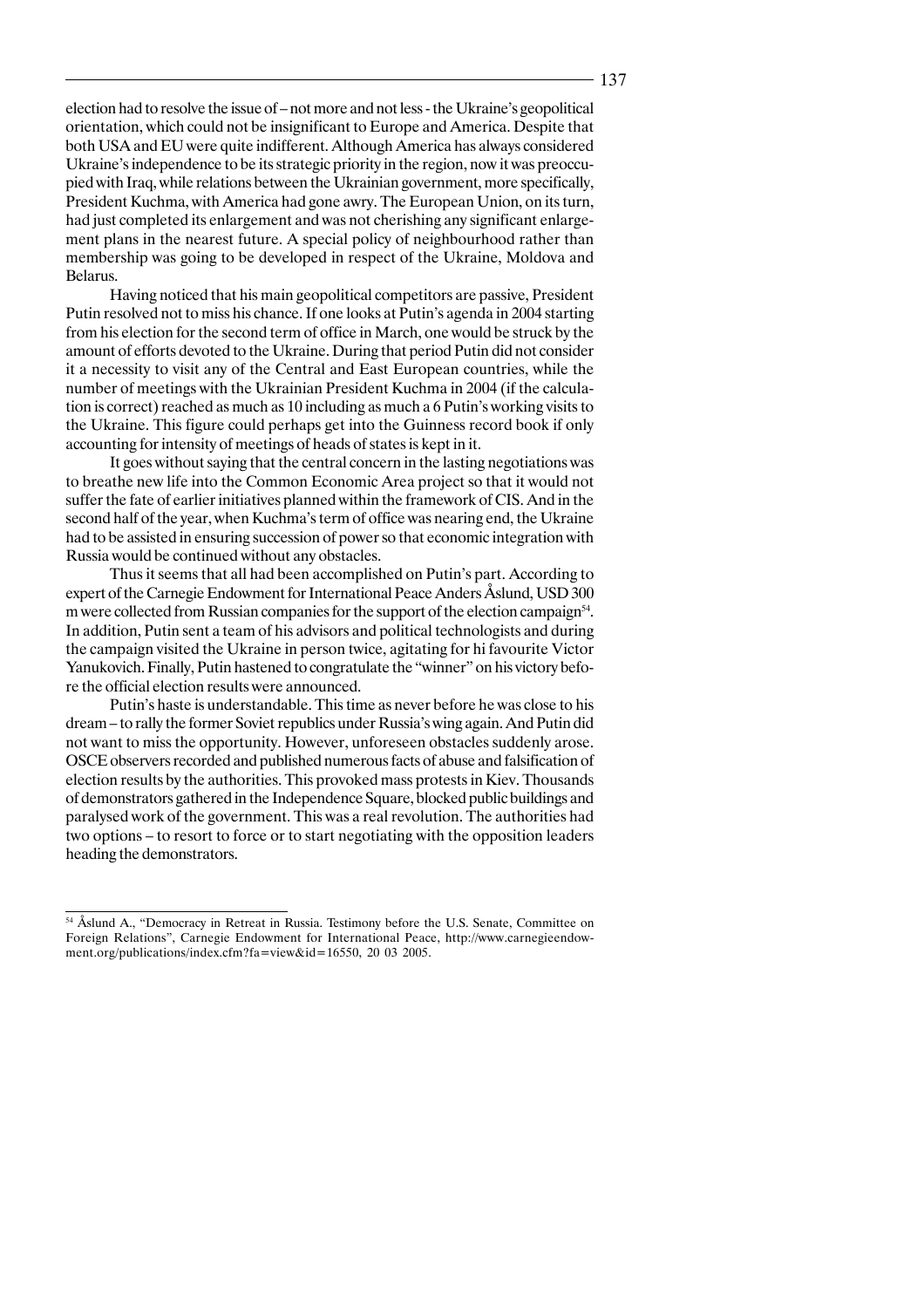Western countries had to make up their minds as well. They had to say whether they acknowledge the election results and welcome Putin's favourite or to state that they support the demonstrators demanding new election. It goes without saying that Russia was sending unequivocal signals of support to the "winner", recognizing no foreign opinions. However, Putin's signals were not effective this time. On 24 November the US Secretary of State Powell stated that the USA did not acknowledge the election results and urged to hold new fair elections<sup>55</sup>.

For Europe it was more difficult to resolve. According to Russia's foreign policy expert Alexander Rahr, it appeared, after emergence of the Ukrainian crisis, that the key EU Member States had shown almost no interest in the Ukraine and processes taking place in it in recent years. Attention was focused on Russia alone<sup>56</sup>. Therefore, the Ukrainian crisis was both a surprise and a headache to Berlin and other West European capitals – and they did not know what to do with it. However, this time even Putin's faithful friends Chirac and Schröder had no opportunity to make allowances for him. Violations of the principles of democracy and fair election were too obvious. This is what Putin's admirer Schröder said: "I am firmly convinced, firstly that the Russian president wants to develop a democracy, and wants to do so out of inner conviction. But that doesn't mean that we cannot ... criticize what has happened in the Ukraine."57

Thus, paradoxically, the Ukrainian crisis put everything in their places. It appeared that Russia, despite increased demand for its energy resources and economic recovery, is not becoming more democratic in its internal policy and continues to see its main foreign policy interest in securing its political influence and commercial benefits, which has nothing to do with the universal Western values such as democracy, self-determination of nations, free elections and human rights. Whereas in the West, the USA and the main EU Member States (Germany and France) that had become fierce opponents and had separated politically due to the Iraq war now discovered that they were still united by the same values irrespective of personal dislikes of their leaders.

So if one takes a retrospective look at the period of 2003-2004 one may say with confidence that at that time Western politics performed a real salto mortale from confrontation based on Iraq up to solidarity over the Ukraine. The significance of that for Russia, the Ukraine and a whole range of smaller states in the CEE region is evidenced by the fact that Poland and Lithuania, acting with the EU mandate, succeed in carrying out a mission of intermediation between the confronting Ukrainian political forces and help this country avoid a civil conflict. Eventually, Putin had to retreat at the EU-Russian summit. "While commenting on Ukraine at a Russia-EU summit in the Hague on 25 November, Putin seemed to back down on his previo-

<sup>&</sup>lt;sup>55</sup> CNN.com, "Powell: 'Fraud and abuse' in Ukraine vote", November 25, 2004, http://www.cnn.com/ 2004/US/11/24/powell.ukraine/, 20 03 2005.

<sup>56</sup> Klein B., "Die EU hat sich um die Ukraine einfach nicht gekümmert Interview mit dem Russlandexperten Alexander Rahr", *Deutschlandfunk Interview*, 24.11.2004, http://www.dradio.de/dlf/sendungen/interview\_dlf/324487/, 05 03 2005.

<sup>57</sup> CNN.com, "World pressures Ukraine on poll", November 25, 2004, http://www.cnn.com/2004/ WORLD/europe/11/24/ukraine.reax/index.html, 21 03 2005.